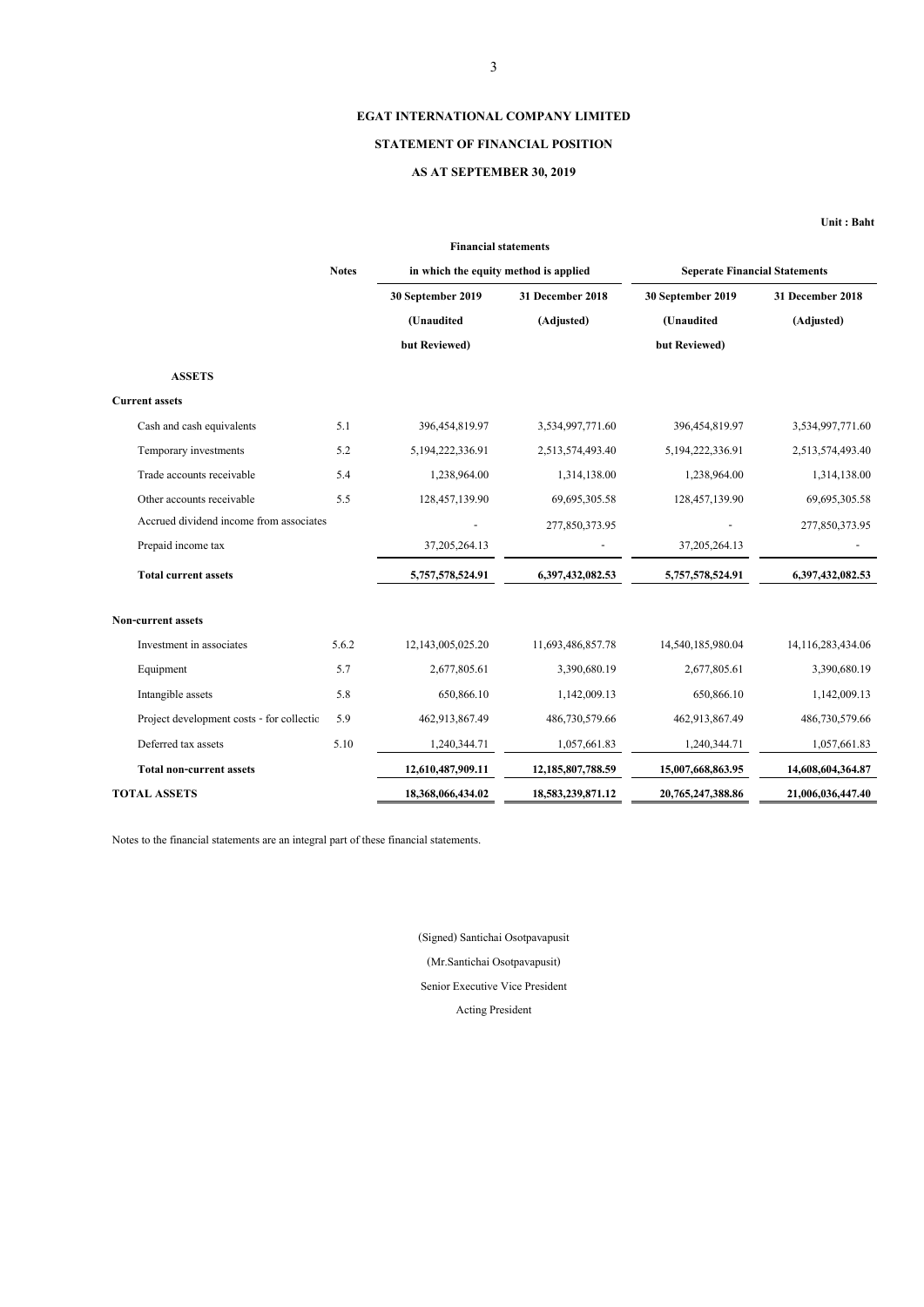**Unit : Baht**

# **Shareholders' equity**

Share capital

Authorized share capital

1,219,740,000 ordinary shares - Baht 10 per share 12,197,400,000.00 12,197,400,000.00 12,197,400,000.00 12,197,400,000.00

Paid-up share capital

| $1,219,740,000$ ordinary shares - Baht 10 per share |      | 12,197,400,000.00  | 12,197,400,000.00  | 12,197,400,000.00 | 12,197,400,000.00 |
|-----------------------------------------------------|------|--------------------|--------------------|-------------------|-------------------|
| Retained earnings (Deficit)                         |      |                    |                    |                   |                   |
| Appropriated                                        |      |                    |                    |                   |                   |
| Legal reserve                                       | 5.16 | 183,403,148.30     | 125,110,900.00     | 183,403,148.30    | 125,110,900.00    |
| Unappropriated                                      |      | 1,529,418,796.10   | 1,232,480,546.46   | 3,395,247,090.56  | 3,366,923,354.66  |
| Other components of shareholders' equity            |      | (531, 352, 660.38) | (288, 353, 768.08) |                   |                   |
| <b>TOTAL SHAREHOLDERS' EQUITY</b>                   |      | 13,378,869,284.02  | 13,266,637,678.38  | 15,776,050,238.86 | 15,689,434,254.66 |
| TOTAL LIABILITIES AND SHAREHOLDERS' EQUITY          |      | 18,368,066,434.02  | 18,583,239,871.12  | 20,765,247,388.86 | 21,006,036,447.40 |

|                                              |              | <b>Financial statements</b>           |                  |                                      |                         |  |
|----------------------------------------------|--------------|---------------------------------------|------------------|--------------------------------------|-------------------------|--|
|                                              | <b>Notes</b> | in which the equity method is applied |                  | <b>Seperate Financial Statements</b> |                         |  |
|                                              |              | 30 September 2019                     | 31 December 2018 | 30 September 2019                    | <b>31 December 2018</b> |  |
|                                              |              | (Unaudited                            | (Adjusted)       | (Unaudited                           | (Adjusted)              |  |
|                                              |              | but Reviewed)                         |                  | but Reviewed)                        |                         |  |
| <b>LIABILITIES AND SHAREHOLDERS' EQUITY</b>  |              |                                       |                  |                                      |                         |  |
| <b>Current liabilities</b>                   |              |                                       |                  |                                      |                         |  |
| Trade accounts payable                       | 5.11         | 1,911,162.94                          | 2,518,636.82     | 1,911,162.94                         | 2,518,636.82            |  |
| Other accounts payable                       | 5.12         | 9,373,783.43                          | 38, 131, 637. 55 | 9,373,783.43                         | 38, 131, 637. 55        |  |
| Current portion of finance lease liabilities | 5.15         | 522,959.38                            | 498,979.71       | 522,959.38                           | 498,979.71              |  |
| Other current liabilities                    | 5.13         | 1,078,365.76                          | 1,062,611.21     | 1,078,365.76                         | 1,062,611.21            |  |
| <b>Total current liabilities</b>             |              | 12,886,271.51                         | 42,211,865.29    | 12,886,271.51                        | 42,211,865.29           |  |
| <b>Non-current liabilities</b>               |              |                                       |                  |                                      |                         |  |
| Finance lease liabilities                    | 5.15         | 1,355,358.74                          | 1,750,630.45     | 1,355,358.74                         | 1,750,630.45            |  |
| Non-currnt provisions for employee benefits  | 5.14         | 6,230,369.75                          | 5,349,497.00     | 6,230,369.75                         | 5,349,497.00            |  |
| Accounts payable - related party             | 5.3.5        | 4,968,725,150.00                      | 5,267,290,200.00 | 4,968,725,150.00                     | 5,267,290,200.00        |  |
| <b>Total non-current liabilities</b>         |              | 4,976,310,878.49                      | 5,274,390,327.45 | 4,976,310,878.49                     | 5,274,390,327.45        |  |
| <b>TOTAL LIABILITIES</b>                     |              | 4,989,197,150.00                      | 5,316,602,192.74 | 4,989,197,150.00                     | 5,316,602,192.74        |  |

Notes to the financial statements are an integral part of these financial statements.

4

# **EGAT INTERNATIONAL COMPANY LIMITED**

# **STATEMENT OF FINANCIAL POSITION**

# **AS AT SEPTEMBER 30, 2019**

Acting President

(Signed) Santichai Osotpavapusit

(Mr.Santichai Osotpavapusit)

Senior Executive Vice President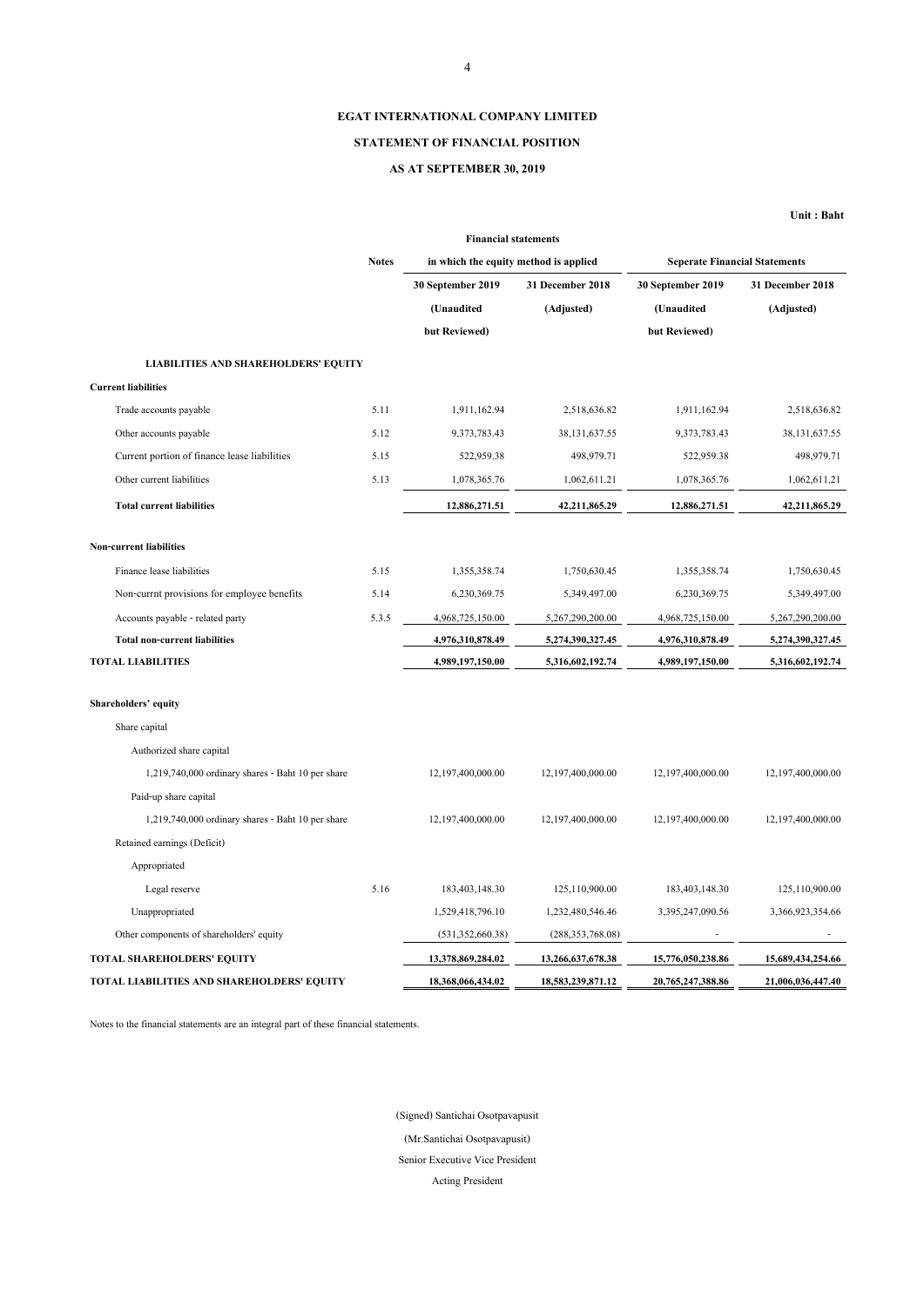# **(Unaudited**

**but Reviewed)**

**Unit : Baht**

|                                                           | <b>Financial statements</b> |                                       |                   |                                      |                |  |  |  |  |
|-----------------------------------------------------------|-----------------------------|---------------------------------------|-------------------|--------------------------------------|----------------|--|--|--|--|
|                                                           | <b>Notes</b>                | in which the equity method is applied |                   | <b>Seperate Financial Statements</b> |                |  |  |  |  |
|                                                           |                             | 2019                                  | 2018              | 2019                                 | 2018           |  |  |  |  |
| <b>REVENUES</b>                                           |                             |                                       |                   |                                      |                |  |  |  |  |
| Revenue from services                                     | 5.17                        | 1,238,964.00                          | 1,386,819.96      | 1,238,964.00                         | 1,386,819.96   |  |  |  |  |
| Other income                                              |                             |                                       |                   |                                      |                |  |  |  |  |
| Interest income                                           |                             | 35, 145, 344. 90                      | 36,032,111.63     | 35, 145, 344. 90                     | 36,032,111.63  |  |  |  |  |
| Gain on foreign exchange rate                             |                             |                                       | 1,655,391.94      |                                      | 1,655,391.94   |  |  |  |  |
| Others                                                    |                             | 80,024.01                             | 228,749.96        | 80,024.01                            | 228,749.96     |  |  |  |  |
| <b>Total revenues</b>                                     |                             | 36,464,332.91                         | 39,303,073.49     | 36,464,332.91                        | 39,303,073.49  |  |  |  |  |
| <b>EXPENSES</b>                                           |                             |                                       |                   |                                      |                |  |  |  |  |
| Cost of services                                          | 5.18                        | 1,008,978.68                          | 829, 333.52       | 1,008,978.68                         | 829,333.52     |  |  |  |  |
| Administrative expenses                                   | 5.19                        | 37,638,295.09                         | 40,506,155.64     | 37,638,295.09                        | 40,506,155.64  |  |  |  |  |
| Other expenses                                            |                             |                                       |                   |                                      |                |  |  |  |  |
| Loss on foreign exchange rate                             |                             | 11,066,950.54                         |                   | 11,066,950.54                        |                |  |  |  |  |
| Finance costs                                             |                             | 30,782.09                             | 38,408.17         | 30,782.09                            | 38,408.17      |  |  |  |  |
| <b>Total expenses</b>                                     | 5.20                        | 49,745,006.40                         | 41,373,897.33     | 49,745,006.40                        | 41,373,897.33  |  |  |  |  |
| Loss before share of profit from investment in associates |                             | (13, 280, 673.49)                     | (2,070,823.84)    | (13, 280, 673.49)                    | (2,070,823.84) |  |  |  |  |
| Share of profit from investment in associates             |                             | 116,970,087.19                        | 406, 423, 697. 60 |                                      |                |  |  |  |  |
| PROFIT (LOSS) BEFORE INCOME TAXES                         |                             | 103,689,413.70                        | 404, 352, 873. 76 | (13, 280, 673.49)                    | (2,070,823.84) |  |  |  |  |
| <b>INCOME TAXES EXPENSES</b>                              |                             | 2,597,824.01                          | (981, 948.49)     | 2,597,824.01                         | (981, 948.49)  |  |  |  |  |
| PROFIT (LOSS) FOR THE PERIOD                              |                             | 106,287,237.71                        | 403,370,925.27    | (10,682,849.48)                      | (3,052,772.33) |  |  |  |  |

## **OTHER COMPREHENSIVE INCOME (LOSS)**

Notes to the financial statements are an integral part of these financial statements.

| Currency translation differences                      |      | (25,273,326.95) | (96, 935, 982.81) |                 |                |
|-------------------------------------------------------|------|-----------------|-------------------|-----------------|----------------|
| Share of other comprehensive income of associates     |      | (3,366,709.75)  | 3,826,268.30      |                 |                |
| Other comprehensive loss for the period, net of taxes |      | (28,640,036.70) | (93,109,714.51)   |                 |                |
| <b>TOTAL COMPREHENSIVE INCOME (LOSS) FOR</b>          |      | 77,647,201.01   | 310,261,210.76    | (10,682,849.48) | (3,052,772.33) |
| <b>THE</b>                                            |      |                 |                   |                 |                |
| <b>BASIC EARNINGS PER SHARE</b>                       | 5.21 | 0.09            | 0.33              | (0.01)          | (0.00)         |

# **EGAT INTERNATIONAL COMPANY LIMITED**

# **STATEMENT OF COMPREHENSIVE INCOME (LOSS)**

# **FOR THE THREE-MONTH PERIOD ENDED SEPTEMBER 30, 2019**

Acting President

# **ITEMS THAT MAY BE RECLASSIFIED TO PROFIT OR**

## **LOSS IN SUBSEQUENT PERIODS**

(Signed) Santichai Osotpavapusit

(Mr.Santichai Osotpavapusit)

Senior Executive Vice President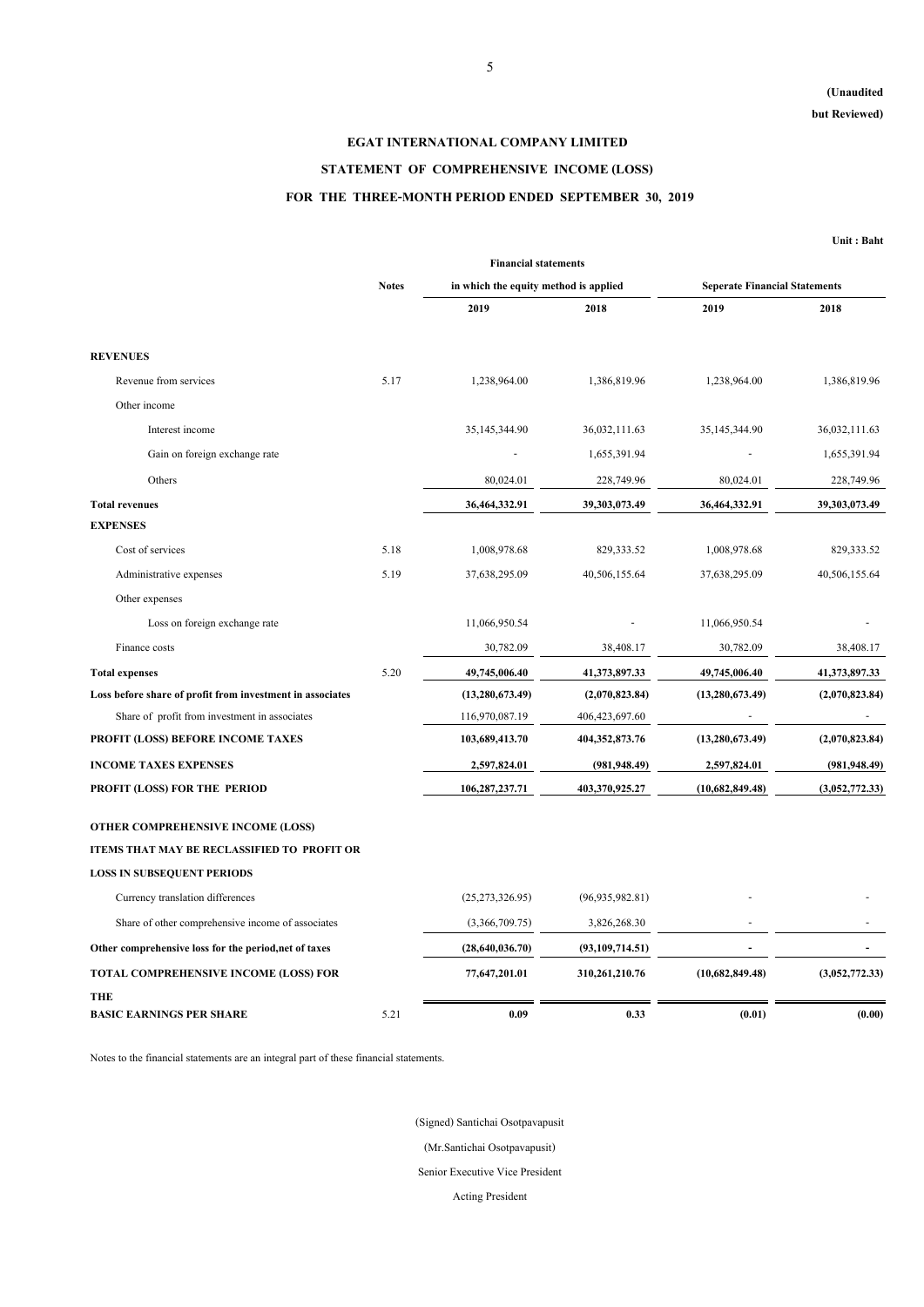# **(Unaudited**

**but Reviewed)**

**Unit : Baht**

|                                                                    | <b>Financial statements</b> |                                       |                    |                                      |                    |  |  |  |  |
|--------------------------------------------------------------------|-----------------------------|---------------------------------------|--------------------|--------------------------------------|--------------------|--|--|--|--|
|                                                                    | <b>Notes</b>                | in which the equity method is applied |                    | <b>Seperate Financial Statements</b> |                    |  |  |  |  |
|                                                                    |                             | 2019                                  | 2018               | 2019                                 | 2018               |  |  |  |  |
| <b>REVENUES</b>                                                    |                             |                                       |                    |                                      |                    |  |  |  |  |
| Dividend income from associates                                    | 5.6.2                       |                                       |                    | 80,852,930.01                        | 1,155,958,791.49   |  |  |  |  |
| Revenue from services                                              | 5.17                        | 3,771,162.00                          | 5,095,282.24       | 3,771,162.00                         | 5,095,282.24       |  |  |  |  |
| Other income                                                       |                             |                                       |                    |                                      |                    |  |  |  |  |
| Interest income                                                    |                             | 110,160,751.04                        | 87,081,906.20      | 110,160,751.04                       | 87,081,906.20      |  |  |  |  |
| Gain on foreign exchange rate                                      |                             | 18, 179, 127. 73                      | 11,854,763.15      | 18, 179, 127. 73                     | 11,854,763.15      |  |  |  |  |
| Others                                                             |                             | 503,279.06                            | 232,798.62         | 503,279.06                           | 232,798.62         |  |  |  |  |
| <b>Total revenues</b>                                              |                             | 132,614,319.83                        | 104,264,750.21     | 213,467,249.84                       | 1,260,223,541.70   |  |  |  |  |
| <b>EXPENSES</b>                                                    |                             |                                       |                    |                                      |                    |  |  |  |  |
| Cost of services                                                   | 5.18                        | 2,640,257.56                          | 3,308,854.56       | 2,640,257.56                         | 3,308,854.56       |  |  |  |  |
| Administrative expenses                                            | 5.19                        | 102,392,088.76                        | 113,422,806.92     | 102,392,088.76                       | 113,422,806.92     |  |  |  |  |
| Finance costs                                                      |                             | 98,170.46                             | 106,481.30         | 98,170.46                            | 106,481.30         |  |  |  |  |
| <b>Total expenses</b>                                              | 5.20                        | 105, 130, 516.78                      | 116,838,142.78     | 105,130,516.78                       | 116,838,142.78     |  |  |  |  |
| Profit (Loss) before share of profit from investment in associates |                             | 27,483,803.05                         | (12,573,392.57)    | 108,336,733.06                       | 1,143,385,398.92   |  |  |  |  |
| Share of profit from investment in associates                      |                             | 349, 467, 443. 75                     | 1,073,041,605.67   |                                      |                    |  |  |  |  |
| PROFIT BEFORE INCOME TAXES                                         |                             | 376,951,246.80                        | 1,060,468,213.10   | 108,336,733.06                       | 1,143,385,398.92   |  |  |  |  |
| <b>INCOME TAXES EXPENSES</b>                                       |                             | (21,720,748.86)                       | (232, 339, 710.28) | (21,720,748.86)                      | (232, 339, 710.28) |  |  |  |  |
| PROFIT FOR THE PERIOD                                              |                             | 355,230,497.94                        | 828,128,502.82     | 86,615,984.20                        | 911,045,688.64     |  |  |  |  |

## **OTHER COMPREHENSIVE INCOME (LOSS)**

| Currency translation differences                      |      | (264, 962, 125.03) | (57, 288, 961.64) |               |                |
|-------------------------------------------------------|------|--------------------|-------------------|---------------|----------------|
| Share of other comprehensive income of associates     |      | 21,963,232.73      | (22,110,398.10)   |               |                |
| Other comprehensive loss for the period, net of taxes |      | (242,998,892.30)   | (79,399,359.74)   |               |                |
| <b>TOTAL COMPREHENSIVE INCOME FOR THE PERIOD</b>      |      | 112,231,605.64     | 748,729,143.08    | 86,615,984.20 | 911,045,688.64 |
| <b>BASIC EARNINGS PER SHARE</b>                       | 5.21 | 0.29               | 0.68              | 0.07          | 0.75           |

Notes to the financial statements are an integral part of these financial statements.

# **EGAT INTERNATIONAL COMPANY LIMITED**

# **STATEMENT OF COMPREHENSIVE INCOME**

# **FOR THE NINE-MONTH PERIOD ENDED SEPTEMBER 30, 2019**

Acting President

## **ITEMS THAT MAY BE RECLASSIFIED TO PROFIT OR**

## **LOSS IN SUBSEQUENT PERIODS**

(Signed) Santichai Osotpavapusit

(Mr.Santichai Osotpavapusit)

Senior Executive Vice President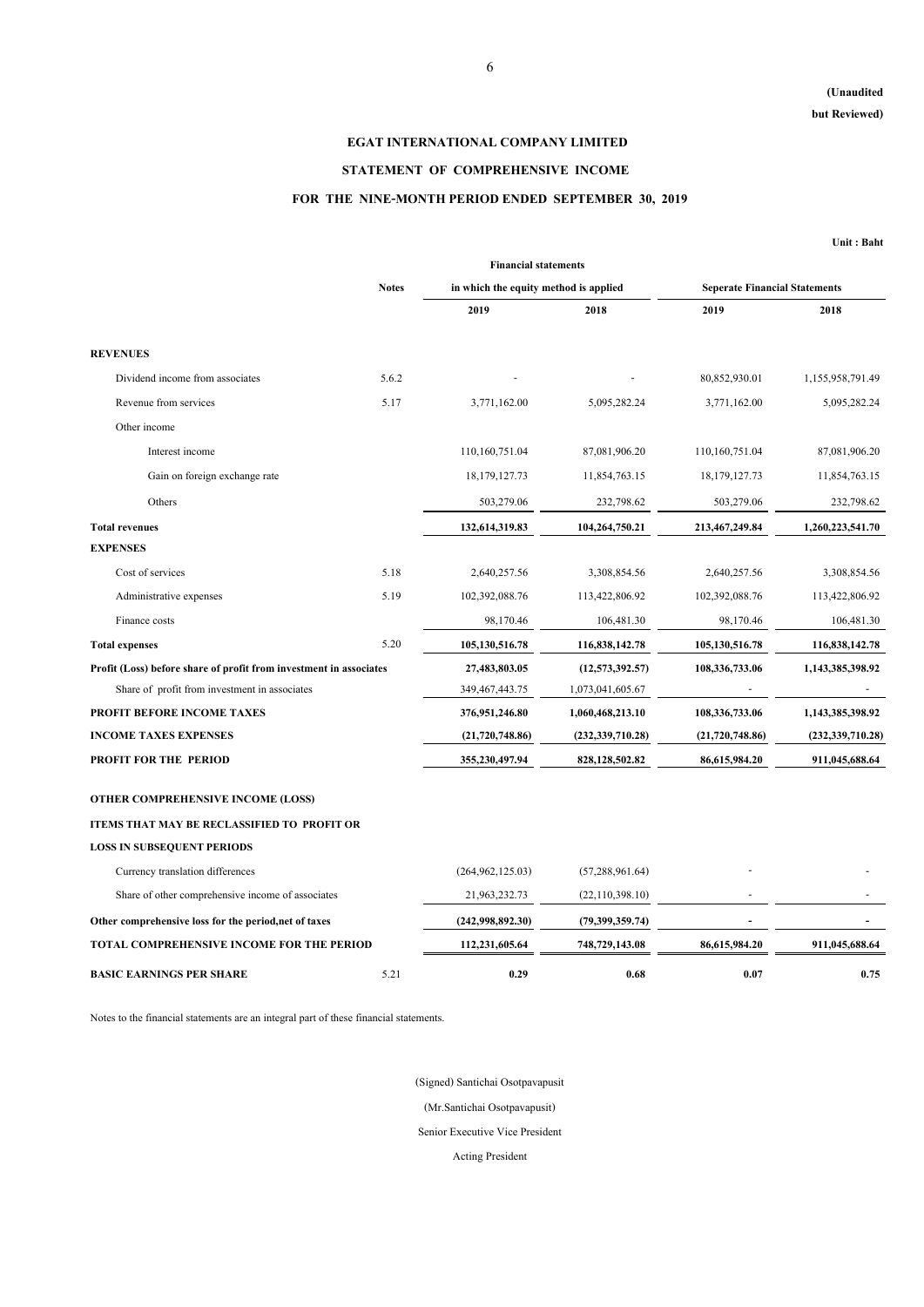|                                                  |              |                   |                          |                          |                             |                                                                       |                               | Unit: Baht        |  |
|--------------------------------------------------|--------------|-------------------|--------------------------|--------------------------|-----------------------------|-----------------------------------------------------------------------|-------------------------------|-------------------|--|
|                                                  | <b>Notes</b> | Paid-up           |                          | <b>Retained earnings</b> |                             | Other components of shareholders' equity                              |                               |                   |  |
|                                                  |              | share capital     | Appropriated             | Unappropriated           |                             | Other comprehensive income (loss)                                     | <b>Total Other components</b> |                   |  |
|                                                  |              |                   |                          |                          |                             | Currency translation hare of other comprehensive shareholders' equity |                               |                   |  |
|                                                  |              |                   |                          |                          | <b>Currency translation</b> | income (loss) of associates                                           |                               |                   |  |
| <b>Balance as at January 1, 2018</b>             |              | 12,197,400,000.00 |                          | 295,049,921.16           | (214,549,058.90)            | 4,010,621.18                                                          | (210, 538, 437.72)            | 12,281,911,483.44 |  |
| Changes in shareholders' equity for the period   |              |                   |                          |                          |                             |                                                                       |                               |                   |  |
| <b>Legal reserve</b>                             | 5.16         |                   | 125,110,900.00           | (125, 110, 900.00)       |                             |                                                                       |                               |                   |  |
| Income for the period                            |              |                   | $\blacksquare$           | 828, 128, 502. 82        |                             |                                                                       |                               | 828,128,502.82    |  |
| Other comprehensive income (loss)                |              |                   |                          |                          | (57, 288, 961.64)           | (22, 110, 398.10)                                                     | (79,399,359.74)               | (79,399,359.74)   |  |
| Total comprehensive income (loss) for the peroid |              |                   |                          | 828,128,502.82           | (57, 288, 961.64)           | (22, 110, 398.10)                                                     | (79,399,359.74)               | 748,729,143.08    |  |
| <b>Balance as at September 30, 2018</b>          |              | 12,197,400,000.00 | 125,110,900.00           | 998,067,523.98           | (271,838,020.54)            | (18,099,776.92)                                                       | (289, 937, 797.46)            | 13,030,640,626.52 |  |
| <b>Balance as at January 1, 2019</b>             |              | 12,197,400,000.00 | 125,110,900.00           | 1,232,480,546.46         | (266,709,477.67)            | (21, 644, 290.41)                                                     | (288, 353, 768.08)            | 13,266,637,678.38 |  |
| Changes in shareholders' equity for the period   |              |                   |                          |                          |                             |                                                                       |                               |                   |  |
| <b>Legal reserve</b>                             | 5.16         |                   | 58,292,248.30            | (58, 292, 248.30)        |                             |                                                                       |                               |                   |  |
| Income for the period                            |              |                   | $\overline{\phantom{a}}$ | 355,230,497.94           |                             |                                                                       |                               | 355,230,497.94    |  |
| Other comprehensive income (loss)                |              |                   |                          |                          | (264, 962, 125.03)          | 21,963,232.73                                                         | (242,998,892.30)              | (242,998,892.30)  |  |
| Total comprehensive income (loss) for the peroid |              |                   |                          | 355,230,497.94           | (264, 962, 125.03)          | 21,963,232.73                                                         | (242,998,892.30)              | 112,231,605.64    |  |
| Balance as at September 30, 2019                 |              | 12,197,400,000.00 | 183,403,148.30           | 1,529,418,796.10         | (531,671,602.70)            | 318,942.32                                                            | (531, 352, 660.38)            | 13,378,869,284.02 |  |

Notes to the financial statements are an integral part of these financial statements.

# **EGAT INTERNATIONAL COMPANY LIMITED STATEMENT OF CHANGES IN SHAREHOLDERS' EQUITY FOR THE NINE-MONTH PERIOD ENDED SEPTEMBER 30, 2019 FINANCIAL STATEMENTS IN WHICH THE EQUITY METHOD IS APPLIED**

Acting President Senior Executive Vice President (Signed) Santichai Osotpavapusit (Mr.Santichai Osotpavapusit)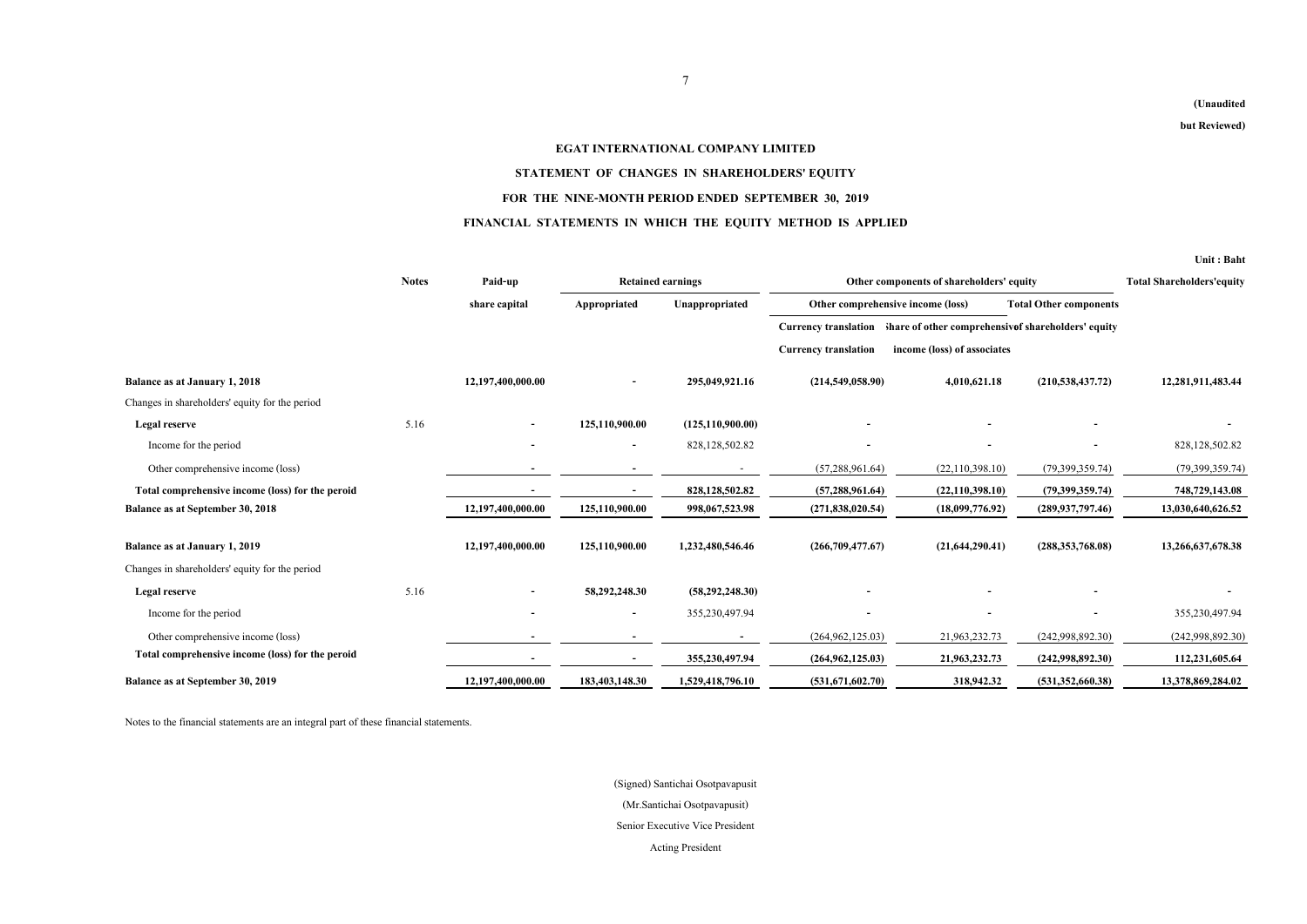**but Reviewed)**

## **Unit : Baht**

|                                                  | <b>Notes</b> | Paid-up                      | <b>Retained earnings</b> |                     | <b>Total Shareholders'equity</b> |
|--------------------------------------------------|--------------|------------------------------|--------------------------|---------------------|----------------------------------|
|                                                  |              | share capital                | Appropriated             | Unappropriated      |                                  |
| <b>Balance as at January 1, 2018</b>             |              | 12,197,400,000.00            |                          | 2,326,189,288.75    | 14,523,589,288.75                |
| Changes in shareholders' equity for the period   |              |                              |                          |                     |                                  |
| Legal reserve                                    | 5.16         | $\qquad \qquad \blacksquare$ | 125,110,900.00           | (125, 110, 900.00)  |                                  |
| Total comprehensive income (loss) for the peroid |              |                              | $\sim$                   | 911,045,688.64      | 911,045,688.64                   |
| <b>Balance as at September 30, 2018</b>          |              | 12,197,400,000.00            | 125,110,900.00           | 3, 112, 124, 077.39 | 15,434,634,977.39                |
|                                                  |              |                              |                          |                     |                                  |
| <b>Balance as at January 1, 2019</b>             |              | 12,197,400,000.00            | 125,110,900.00           | 3,366,923,354.66    | 15,689,434,254.66                |
| Changes in shareholders' equity for the period   |              |                              |                          |                     |                                  |
| Legal reserve                                    | 5.16         |                              | 58,292,248.30            | (58, 292, 248.30)   |                                  |
| Total comprehensive income (loss) for the peroid |              |                              |                          | 86,615,984.20       | 86,615,984.20                    |
| <b>Balance as at September 30, 2019</b>          |              | 12,197,400,000.00            | 183,403,148.30           | 3,395,247,090.56    | 15,776,050,238.86                |

Notes to the financial statements are an integral part of these financial statements.

# **EGAT INTERNATIONAL COMPANY LIMITED STATEMENT OF CHANGES IN SHAREHOLDERS' EQUITY FOR THE NINE-MONTH PERIOD ENDED SEPTEMBER 30, 2019 SEPARATE FINANCIAL STATEMENTS**

(Signed) Santichai Osotpavapusit

(Mr.Santichai Osotpavapusit)

Senior Executive Vice President

Acting President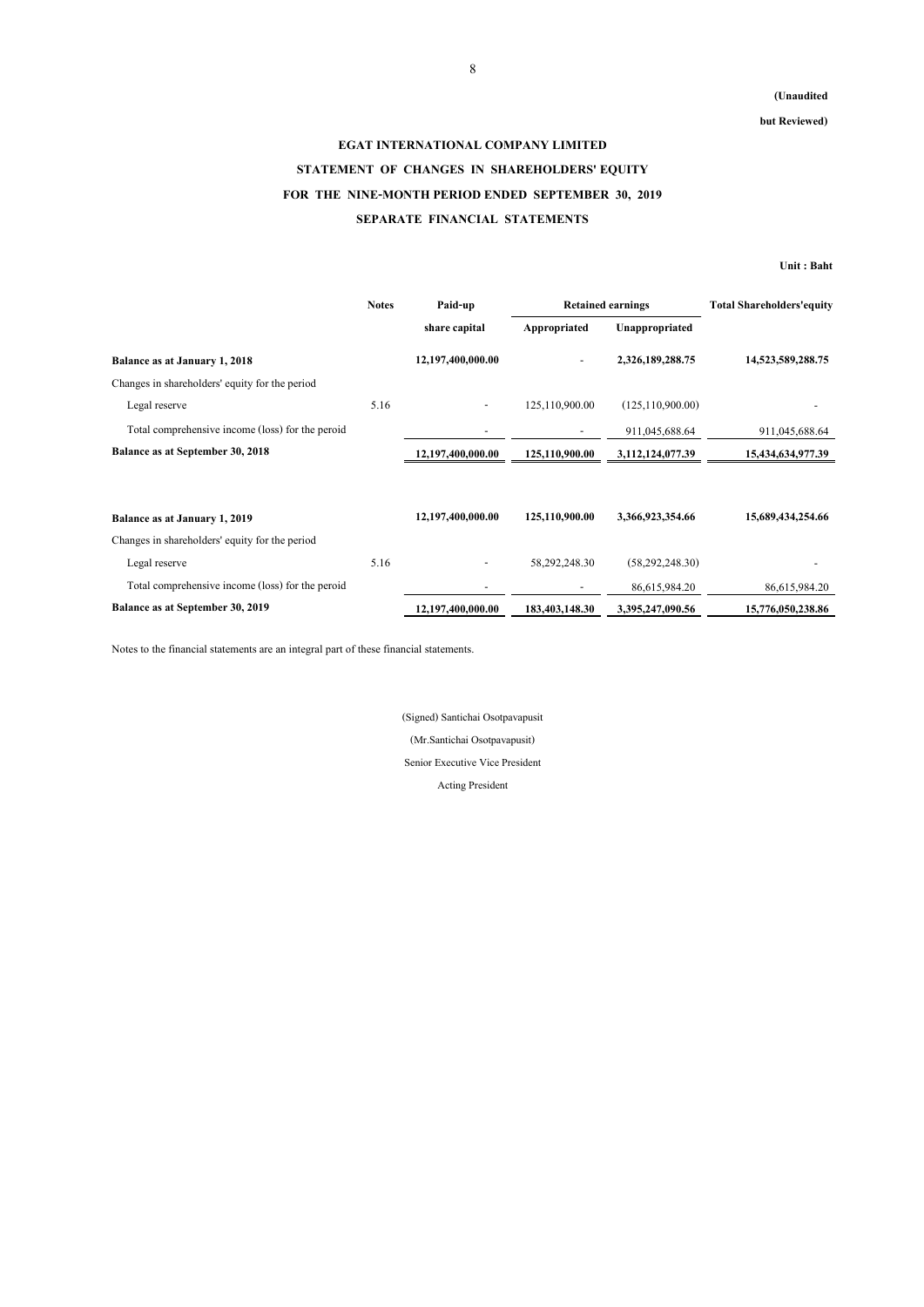## **(Unaudited**

**but Reviewed)**

**Unit : Baht**

|                                                                                  |               | <b>Financial statements</b>           |                     |                                      |                    |
|----------------------------------------------------------------------------------|---------------|---------------------------------------|---------------------|--------------------------------------|--------------------|
|                                                                                  | <b>Notes</b>  | in which the equity method is applied |                     | <b>Separate financial statements</b> |                    |
|                                                                                  | 5.14<br>5.6.2 | 2019                                  | 2018                | 2019                                 | 2018               |
| <b>CASH FLOWS FROM OPERATING ACTIVITIES</b>                                      |               |                                       |                     |                                      |                    |
| Profit before income taxes                                                       |               | 376,951,246.80                        | 1,060,468,213.10    | 108, 336, 733.06                     | 1,143,385,398.92   |
| Adjustment to reconcile profit (loss) before income taxes to                     |               |                                       |                     |                                      |                    |
| net cash provided by (used in) from operating activities                         |               |                                       |                     |                                      |                    |
| Depreciation                                                                     |               | 696,961.98                            | 623,026.04          | 696,961.98                           | 623,026.04         |
| Amortization                                                                     |               | 491,143.03                            | 446,007.84          | 491,143.03                           | 446,007.84         |
| Loss on disposal                                                                 |               | 9,288.60                              |                     | 9,288.60                             |                    |
| Employee expense realized from estimates                                         |               | 880, 872. 75                          | 822,848.25          | 880, 872. 75                         | 822,848.25         |
| Unrealized (gain) from foreign exchange rate                                     |               | 50,611,390.69                         | (6,546,047.98)      | 50,611,390.69                        | (6,546,047.98)     |
| Share of profit from investment in associates                                    |               | (349, 467, 443.75)                    | (1,073,041,605.67)  |                                      |                    |
| Dividend income from investment in associates                                    |               |                                       |                     | (80, 852, 930.01)                    | (1,155,958,791.49) |
| Interest income                                                                  |               | (110,160,751.04)                      | (87,081,906.20)     | (110, 160, 751.04)                   | (87,081,906.20)    |
| Interest payment under financial lease                                           |               | 98,170.46                             | 106,481.30          | 98,170.46                            | 106,481.30         |
| Loss from operating activities before change in operating assets and liabilities |               | (29,889,120.48)                       | (104, 202, 983.32)  | (29,889,120.48)                      | (104, 202, 983.32) |
| Change in operating assets (increase) decrease                                   |               |                                       |                     |                                      |                    |
| Trade accounts receivable                                                        |               | 75,174.00                             | 1,002,388.70        | 75,174.00                            | 1,002,388.70       |
| Other accounts receivable                                                        |               | (23,873,409.22)                       | (311,820.54)        | (23,873,409.22)                      | (311,820.54)       |
| Bank deposits as collateral                                                      |               |                                       | 255,775,809.21      |                                      | 255,775,809.21     |
| Change in operating liabilities increase (decrease)                              |               |                                       |                     |                                      |                    |
| Trade accounts payable                                                           |               | (573, 891.66)                         | 3,322,460.02        | (573, 891.66)                        | 3,322,460.02       |
| Other accounts payable                                                           |               | (28, 735, 888.11)                     | (7,829,735.91)      | (28, 735, 888.11)                    | (7,829,735.91)     |
| Other current liabilities                                                        |               | 15,754.55                             | 445, 424. 36        | 15,754.55                            | 445, 424. 36       |
|                                                                                  |               | (53,092,260.44)                       | 252,404,525.84      | (53,092,260.44)                      | 252,404,525.84     |
| Cash received from operating                                                     |               | (82,981,380.92)                       | 148, 201, 542. 52   | (82,981,380.92)                      | 148, 201, 542. 52  |
| Cash received from interest                                                      |               | 31,140,330.69                         | 29,711,878.84       | 31,140,330.69                        | 29,711,878.84      |
| Cash received from income taxes                                                  |               |                                       | 535,610.51          |                                      | 535,610.51         |
| Cash payment on income taxes                                                     |               | (59, 108, 695.87)                     | (320, 054, 543.78)  | (59, 108, 695.87)                    | (320, 054, 543.78) |
| Net cash flows used in operating activities                                      |               | (110, 949, 746.10)                    | (141,605,511.91)    | (110, 949, 746.10)                   | (141,605,511.91)   |
| <b>CASH FLOWS FROM INVESTING ACTIVITIES</b>                                      |               |                                       |                     |                                      |                    |
| Cash payment on investment in associates                                         |               | (423,902,545.98)                      | (259, 283, 258, 40) | (423,902,545.98)                     | (259, 283, 258.40) |
| Cash received (payment) on temporary investments                                 |               | (3,017,824,766.79)                    | 1,090,261,619.35    | (3,017,824,766.79)                   | 1,090,261,619.35   |
| Dividend received from associates                                                |               | 359,071,443.45                        | 1,534,594,903.95    | 359,071,443.45                       | 1,534,594,903.95   |
| Cash received from sale of equipment                                             |               | 6,624.00                              |                     | 6,624.00                             |                    |
| Cash payment on project development cost for collection                          |               | (19,919,456.81)                       | (16,272,989.77)     | (19,919,456.81)                      | (16,272,989.77)    |
| Cash received from interest                                                      |               | 43,640,618.50                         | 69,927,499.82       | 43,640,618.50                        | 69,927,499.82      |
| Net cash flows provided by investing activities                                  |               | (3,058,928,083.63)                    | 2,419,227,774.95    | (3,058,928,083.63)                   | 2,419,227,774.95   |

Notes to the financial statements are an integral part of these financial statements.

Acting President

# **EGAT INTERNATIONAL COMPANY LIMITED**

## **STATEMENT OF CASH FLOWS**

# **FOR THE NINE-MONTH PERIOD ENDED SEPTEMBER 30, 2019**

(Mr.Santichai Osotpavapusit)

Senior Executive Vice President

(Signed) Santichai Osotpavapusit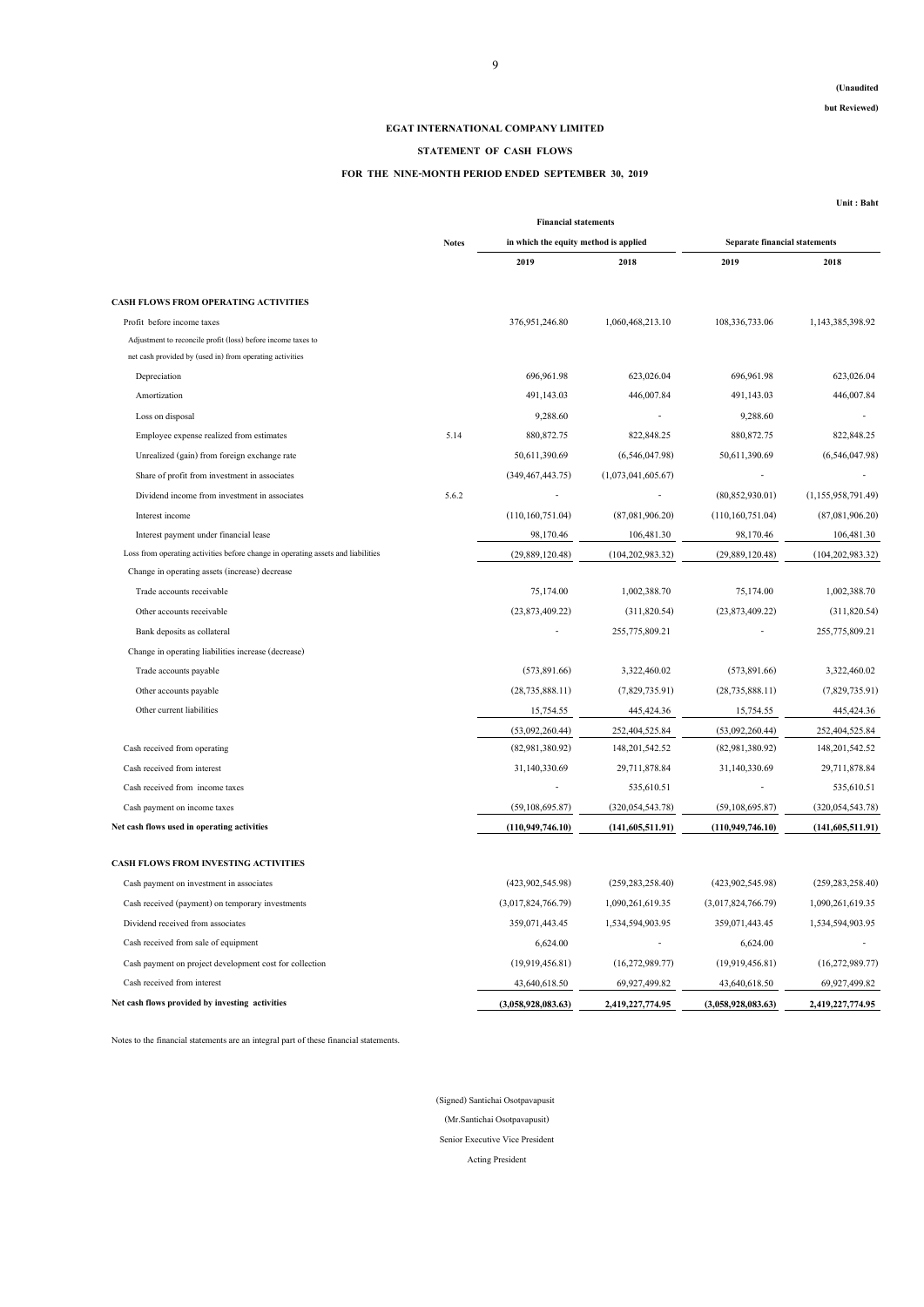## **(Unaudited**

**but Reviewed)**

**Unit : Baht**

|                                                                              |              | <b>Financial statements</b>           |                  |                                      |                  |  |
|------------------------------------------------------------------------------|--------------|---------------------------------------|------------------|--------------------------------------|------------------|--|
|                                                                              | <b>Notes</b> | in which the equity method is applied |                  | <b>Separate financial statements</b> |                  |  |
|                                                                              |              | 2019                                  | 2018             | 2019                                 | 2018             |  |
| <b>CASH FLOWS FROM FINANCING ACTIVITIES</b>                                  |              |                                       |                  |                                      |                  |  |
| Cash payment on finance lease liabilities                                    |              | (371, 292.04)                         | (430, 631.29)    | (371, 292.04)                        | (430,631.29)     |  |
| Cash payment on interest expenses under financial lease                      |              | (98,170.46)                           | (106, 481.30)    | (98,170.46)                          | (106, 481.30)    |  |
| Net cash flows provided by financing activities                              |              | (469, 462.50)                         | (537, 112.59)    | (469, 462.50)                        | (537, 112.59)    |  |
| Net increase (decrease) in cash and cash equivalents                         |              | (3,170,347,292.23)                    | 2,277,085,150.45 | (3,170,347,292.23)                   | 2,277,085,150.45 |  |
| Cash and cash equivalents at the beginning of the period                     |              | 3,534,997,771.60                      | 309,700,598.07   | 3,534,997,771.60                     | 309,700,598.07   |  |
|                                                                              |              | 364,650,479.37                        | 2,586,785,748.52 | 364,650,479.37                       | 2,586,785,748.52 |  |
| Effect from foreign exchange rate in cash and cash equivalents               |              | 31,804,340.60                         | (123,862,508.50) | 31,804,340.60                        | (123,862,508.50) |  |
| Cash and cash equivalents at the end of the period                           |              | 396,454,819.97                        | 2,462,923,240.02 | 396,454,819.97                       | 2,462,923,240.02 |  |
| Supplementary cash flow information                                          |              |                                       |                  |                                      |                  |  |
| Unpaid for outstanding payable on project development costs - for collection |              | 704,336.97                            | 754,473.74       | 704,336.97                           | 754,473.74       |  |
| Unpaid for outstanding payable on finance lease assets                       |              |                                       | 2,680,370.20     |                                      | 2,680,370.20     |  |

Notes to the financial statements are an integral part of these financial statements.

## **EGAT INTERNATIONAL COMPANY LIMITED**

## **STATEMENT OF CASH FLOWS**

# **FOR THE NINE-MONTH PERIOD ENDED SEPTEMBER 30, 2019**

Senior Executive Vice President

Acting President

(Mr.Santichai Osotpavapusit)

# **(Signed) Santichai Osotpavapusit**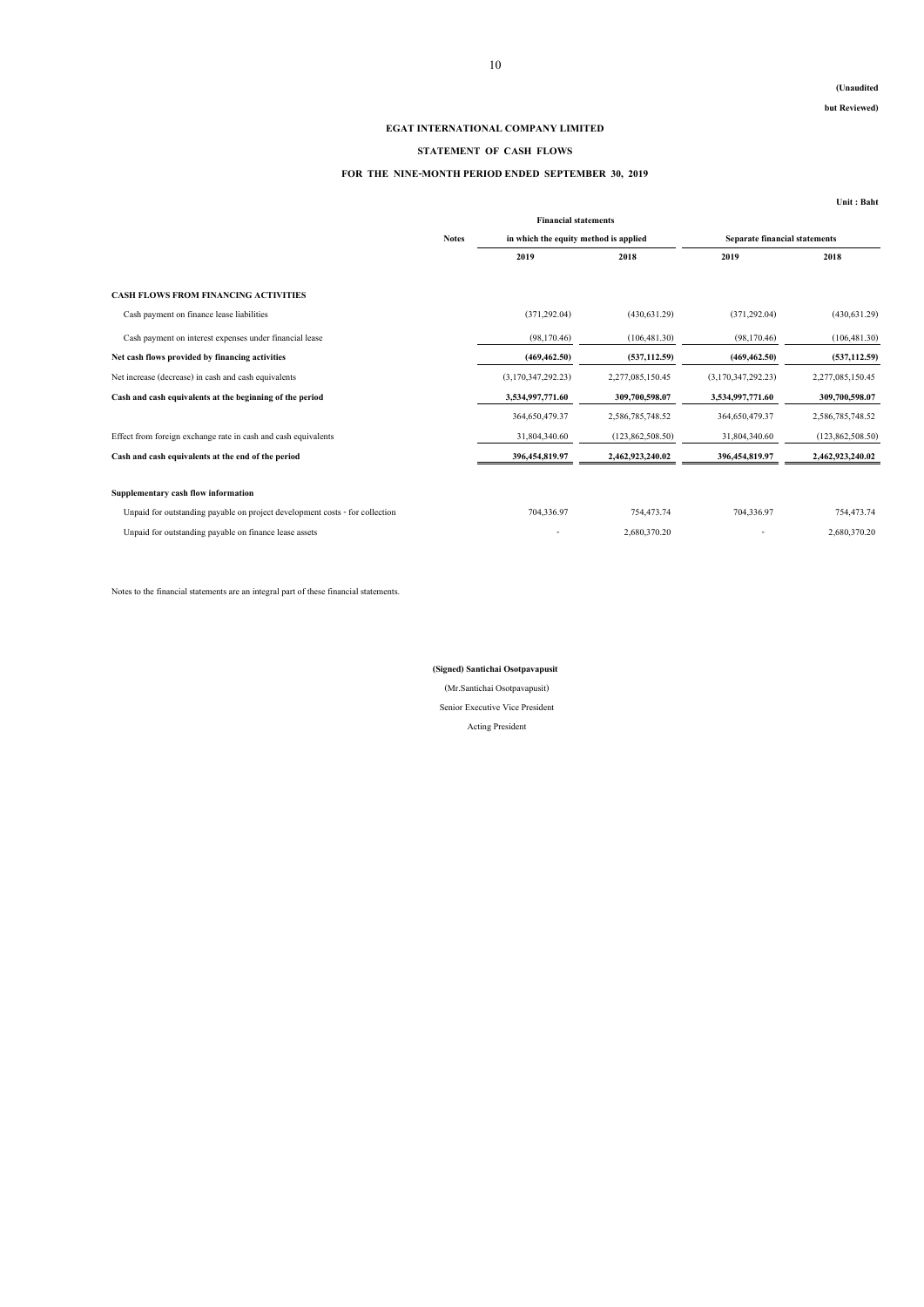# **EGAT INTERNATIONAL COMPANY LIMITED NOTES TO INTERIM FINANCIAL STATEMENTS FOR THE THREE-MONTH AND NINE-MONTH PERIOD ENDED SEPTEMBER 30,2019 (Unaudited but Reviewed)**

#### **1. General information**

EGAT International Company Limited, "EGATi", is a limited company, incorporated in Thailand on December 18, 2007. EGATi is an investment arm for Electricity Generating Authority of Thailand "EGAT" of which the main objectives are to secure domestic power system by importing electricity and to create value added by investing abroad in power and power related businesses for benefits of EGAT businesses and the country. EGATi is located at 53 Moo 2, Charan Sanitwong Road, Bang Kruai, Nonthaburi.

#### **2. Basis of interim financial statements preparation**

#### **2.1 The objectives of interim financial statements**

The interim financial statements are prepared to provide an update on the financial statements for the year ended December 31, 2018. They basically focus on new activities, events and circumstances to avoid repetition of information previously reported. Accordingly, these interim financial statements should be read in conjunction with the financial statements for the year ended December 31, 2018.

#### **2.2 Basis of interim financial statements preparation**

These interim financial statements have been prepared in accordance with Thai Financial Reporting Standards (TFRSs) under the Accounting Profession Act, B.E.2547(2004), including interpretations and guidelines promulgated by the Federation of Accounting Profession (FAP) . These interim financial statements, including Statements of Financial Position, Statements of Comprehensive Income, Statement of Changes in Shareholders' Equity, Statement of Cash Flows and Notes to the Interim Financial Statements are prepared on a condensed basis in accordance with Thai Accounting Standard (TAS) No. 34 (revised 2018) "Interim Financial Reporting".

#### **3. Significant accounting policies**

The accounting policies and methods of computation applied in these interim financial statements are consistent with those applied in the financial statements for the year ended December 31, 2018 which is prepared in accordance with Thai Financial Reporting Standards.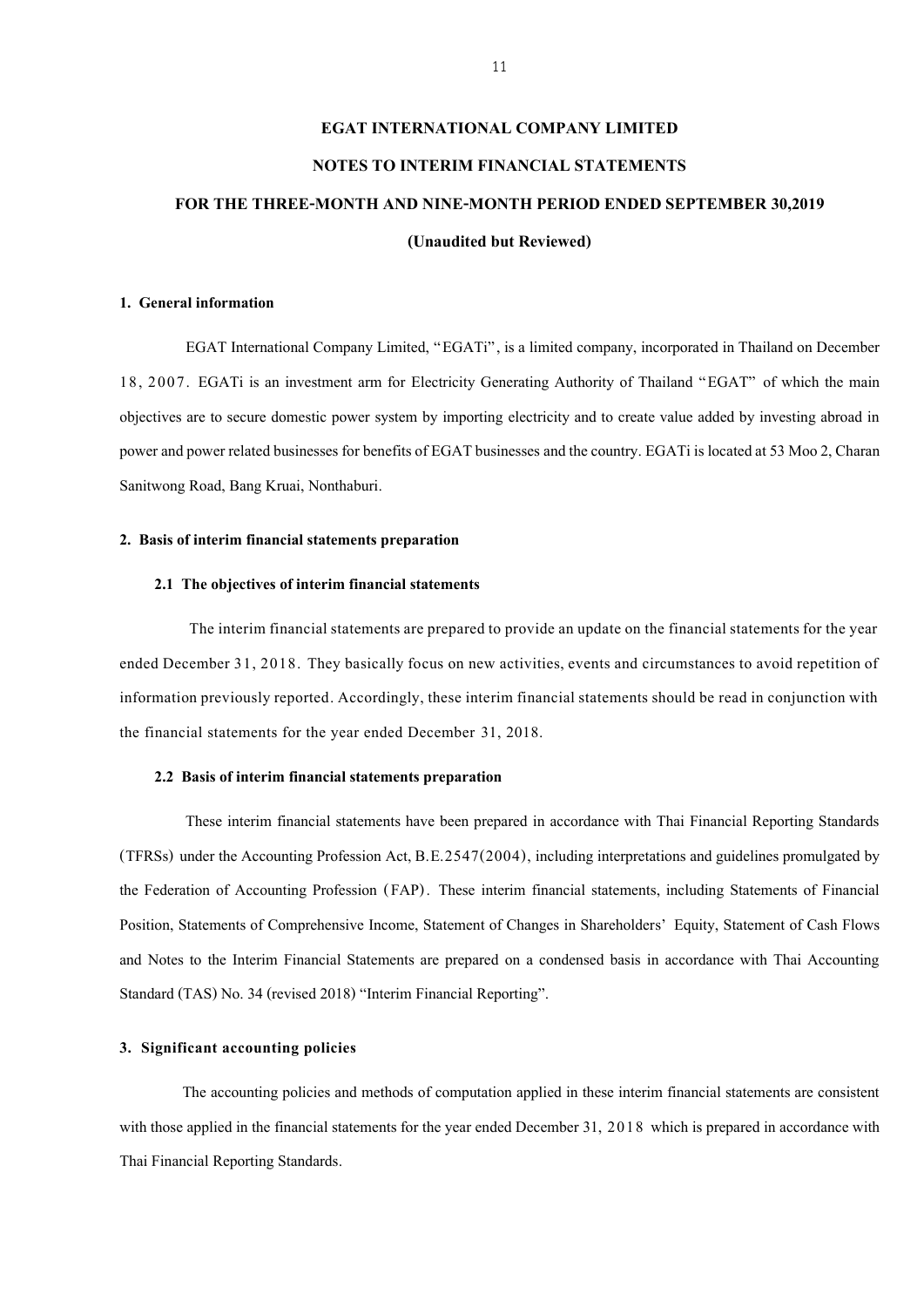**4 . Revised Thai Financial Reporting Standards ( TFRSs)** which is published in the Government Gazette is as follows:

| Effective for accounting periods beginning on or after January 1, 2020 |  |  |  |  |
|------------------------------------------------------------------------|--|--|--|--|
|                                                                        |  |  |  |  |

| - Thai Accounting Standards No.1                                | Presentation of Financial Statements                 |
|-----------------------------------------------------------------|------------------------------------------------------|
| - Thai Accounting Standards No.2                                | Inventories                                          |
| - Thai Accounting Standards No.7                                | <b>Statement of Cash Flows</b>                       |
| Thai Accounting Standards No.8<br>$\overline{\phantom{0}}$      | Accounting Policies, Changes in Accounting Estimates |
|                                                                 | and Errors                                           |
| - Thai Accounting Standards No.10                               | Events after the Reporting Period                    |
| Thai Accounting Standards No.16<br>-                            | Property, Plant and Equipment                        |
| Thai Accounting Standards No.20<br>$\overline{\phantom{a}}$     | Accounting for Government Grants and Disclosure of   |
|                                                                 | Government Assistance                                |
| - Thai Accounting Standards No.21                               | The Effects of Changes in Foreign Exchange Rates     |
| - Thai Accounting Standards No.24                               | <b>Related Party Disclosures</b>                     |
| - Thai Accounting Standards No.26                               | Accounting and Reporting by Retirement Benefit       |
|                                                                 | Plans                                                |
| - Thai Accounting Standards No.27                               | <b>Separate Financial Statements</b>                 |
| Thai Accounting Standards No.29<br>-                            | Financial Reporting in Hyperinflationary Economies   |
| - Thai Accounting Standards No.32                               | Financial Instruments: Presentation                  |
| - Thai Accounting Standards No.33                               | Earnings per Share                                   |
| Thai Accounting Standards No.34<br>$\qquad \qquad \blacksquare$ | <b>Interim Financial Reporting</b>                   |
| Thai Accounting Standards No.36<br>$\overline{\phantom{0}}$     | <b>Impairment</b> of Assets                          |
| Thai Accounting Standards No.37<br>$\overline{\phantom{a}}$     | Provisions, Contingent Liabilities and Contingent    |
|                                                                 | Assets                                               |
| Thai Accounting Standards No.38                                 | <b>Intangible Assets</b>                             |
| - Thai Accounting Standards No.40                               | <b>Investment Property</b>                           |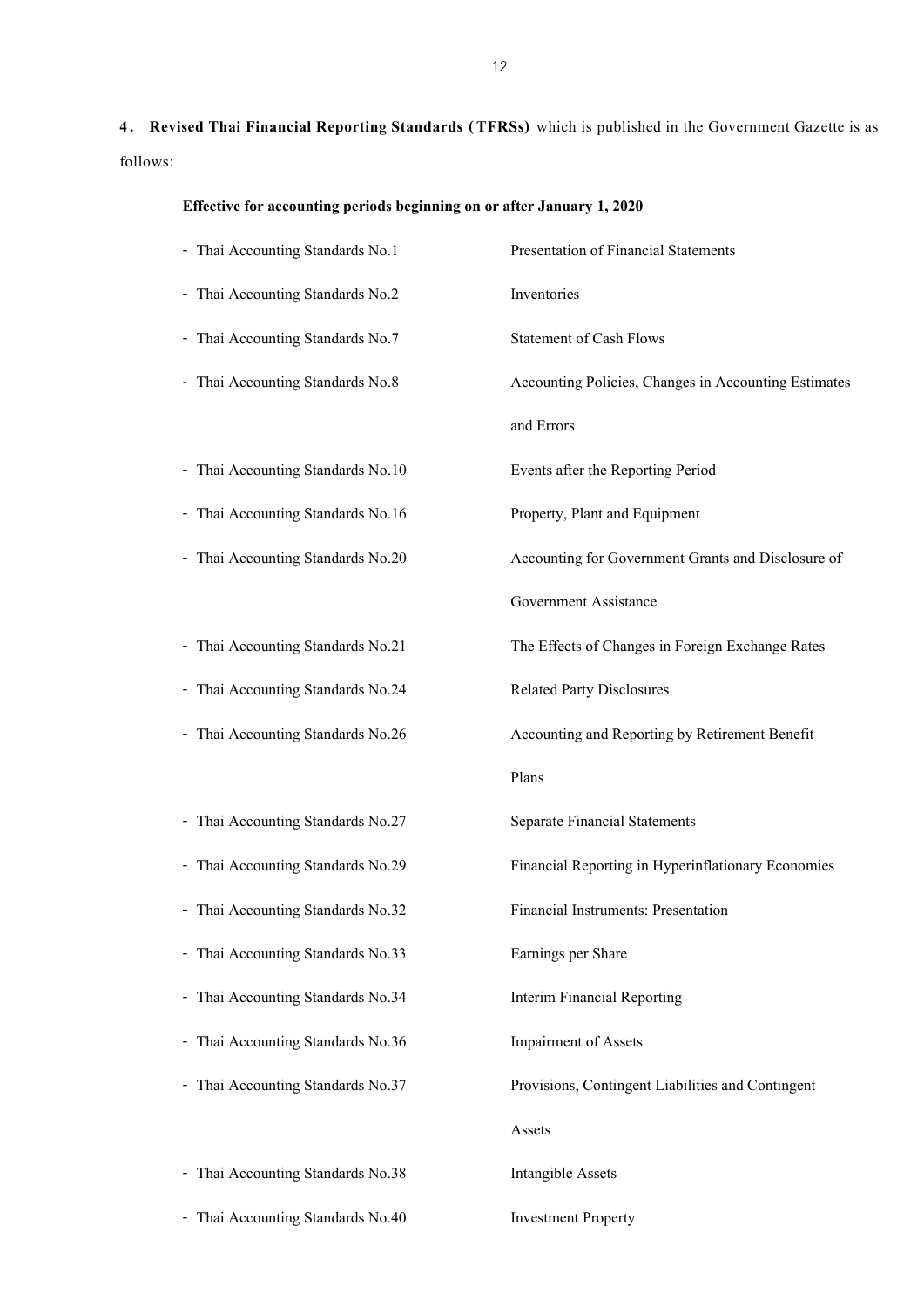| - Thai Accounting Standards No.41          | Agriculture                                         |
|--------------------------------------------|-----------------------------------------------------|
| - Thai Financial Reporting Standards No.2  | Share-based Payment                                 |
| - Thai Financial Reporting Standards No.4  | <b>Insurance Contracts</b>                          |
| - Thai Financial Reporting Standards No.5  | Non-current Assets Held for Sale and Discontinued   |
|                                            | Operations                                          |
| - Thai Financial Reporting Standards No.6  | Exploration for and Evaluation of Mineral Resources |
| - Thai Financial Reporting Standards No.7  | Financial Instruments: Disclosures                  |
| - Thai Financial Reporting Standards No.8  | <b>Operating Segments</b>                           |
| - Thai Financial Reporting Standards No.9  | <b>Financial Instruments</b>                        |
| - Thai Financial Reporting Standards No.10 | <b>Consolidated Financial Statements</b>            |
| - Thai Financial Reporting Standards No.12 | Disclosure of Interests in Other Entities           |
| - Thai Financial Reporting Standards No.13 | Fair Value Measurement                              |
| - Thai Financial Reporting Standards No.15 | Revenue from Contracts with Customer                |
|                                            |                                                     |
| - Thai Financial Reporting Standards No.16 | Leases                                              |
| - Thai Accounting Standards Interpretation | Government Assistance-No Specific Relation to       |
| No.10                                      | <b>Operating Activities</b>                         |
| - Thai Accounting Standards Interpretation | Income Taxes-Changes in the Tax Status of an Entity |
| No.25                                      | or its Shareholders                                 |
| - Thai Accounting Standards Interpretation | Service Concession Arrangements: Disclosures        |
| No.29                                      |                                                     |
| - Thai Accounting Standards Interpretation | Intangible Assets-Web Site Costs                    |
| No.32                                      |                                                     |
| - Thai Financial Reporting Interpretation  | Changes in Existing Decommissioning, Restoration    |
| No.1                                       | and Similar Liabilities                             |
| - Thai Financial Reporting Interpretation  | Rights to Interests arising from Decommissioning,   |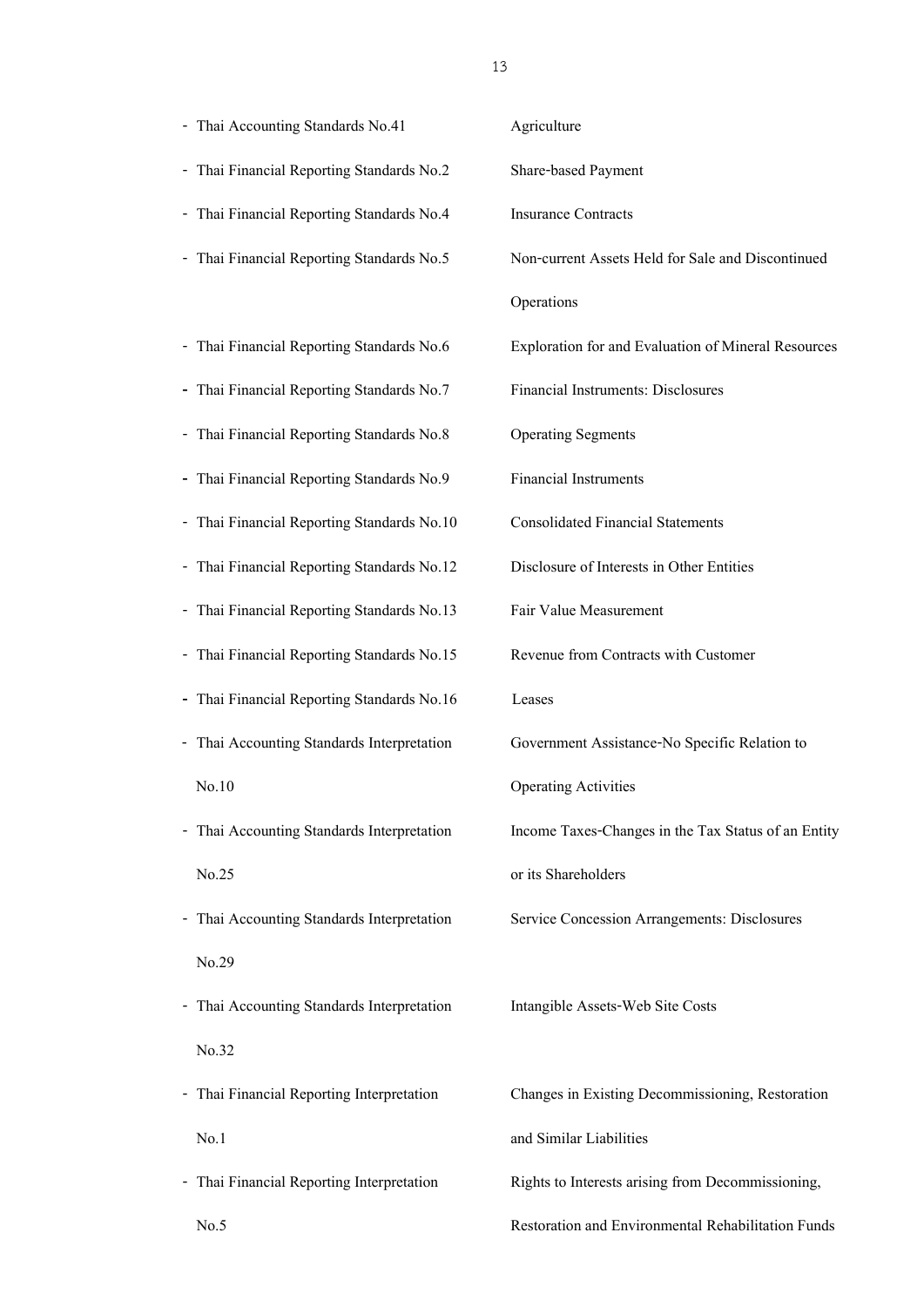| - Thai Financial Reporting Interpretation  | Applying the Restatement Approach under TAS 29       |
|--------------------------------------------|------------------------------------------------------|
| No.7                                       | Financial Reporting in Hyperinflationary Economies   |
| - Thai Financial Reporting Interpretation  | Interim Financial Reporting and Impairment           |
| No.10                                      |                                                      |
| - Thai Financial Reporting Interpretation  | Service Concession Arrangements                      |
| No.12                                      |                                                      |
| - Thai Financial Reporting Interpretation  | TAS 19 (Revised 2018) -The Limit on a Defined        |
| No.14                                      | Benefit Asset, Minimum Funding Requirements and      |
|                                            | their Interaction                                    |
| - Thai Financial Reporting Interpretation  | Hedges of a Net Investment in a Foreign              |
| No.16                                      | Operation                                            |
| - Thai Financial Reporting Interpretation  | Distributions of Non-cash Assets to Owners           |
| No.17                                      |                                                      |
| - Thai Financial Reporting Interpretations | Extinguishing Financial Liabilities with             |
| No.19                                      | <b>Equity Instruments</b>                            |
| - Thai Financial Reporting Interpretation  | Stripping Costs in the Production Phase of a Surface |
| No.20                                      | Mine                                                 |
| - Thai Financial Reporting Interpretation  | Levies                                               |
| No.21                                      |                                                      |
| - Thai Financial Reporting Interpretation  | Foreign Currency Transactions and Advance            |
| No.22                                      | Consideration                                        |
|                                            |                                                      |

The management is assessing the impacts of adopting the revised Thai Financial Reporting Standards.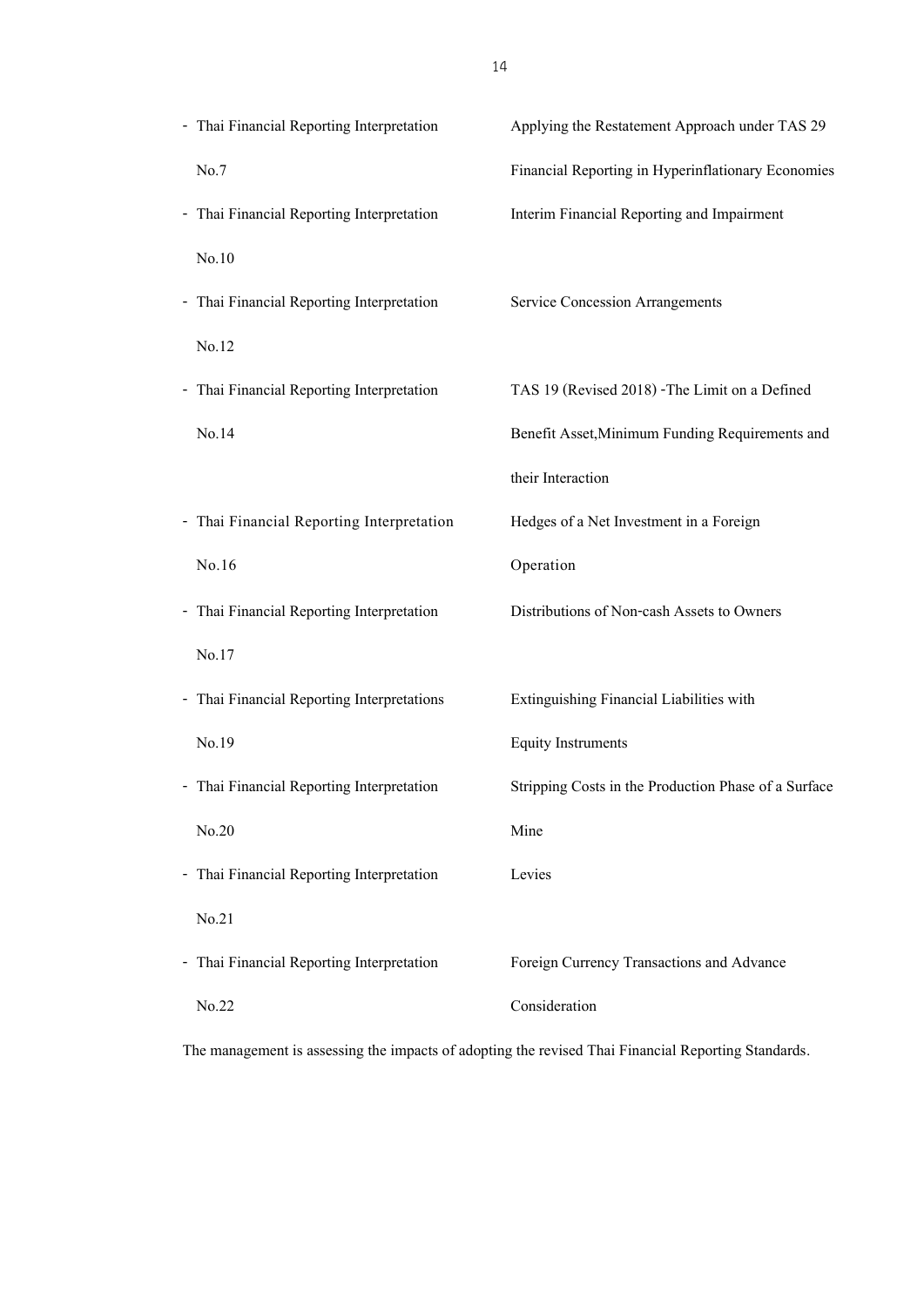#### **5. Additional information**

#### **5.1 Cash and cash equivalents** comprise;

|                                              | 30 Sep 19      | 31 Dec 18        |  |
|----------------------------------------------|----------------|------------------|--|
|                                              |                | (Adjusted)       |  |
| Current account                              | 1,000.00       | 1,000.00         |  |
| Saving account                               | 294,847,772.12 | 163,949,454.17   |  |
| Fixed deposit not more than 3 months         | -              | 2,331,522,764.51 |  |
| Fixed deposit receipt not more than 3 months | 101,606,047.85 | 1,039,524,552.92 |  |
| Total Cash and cash equivalents comprise;    | 396,454,819.97 | 3,534,997,771.60 |  |

As at September 30, 2019, the balance of bank deposite in saving account is amount of Baht 294.85 million which are partially bank deposits with a specific purpose in amount of USD 4.815 million or approximately Baht 146.46 million (using the buying rate as at September 30, 2019 at Baht 30.4176 per USD) with MIZUHO BANK, LTD. BANGKOK BRANCH, which is the issuer of standby letter of credit: SBLC for the company. The deposit is prepared for unpaid share capital to Nam Ngiep 1 Power Company Limited.

#### **5.2 Temporary investments** comprise;

|                                                                      |                  | Unit: Baht       |
|----------------------------------------------------------------------|------------------|------------------|
|                                                                      | 30 Sep 19        | <b>31 Dec 18</b> |
| Deposit more than 3 months but not more than 12 months               | 3,784,714,774.65 | 1,408,980,299.40 |
| Fixed deposit receipt more than 3 months but not more than 12 months | 1,409,507,562.26 | 1,104,594,194.00 |
| <b>Total Temporary Investments</b>                                   | 5,194,222,336.91 | 2,513,574,493.40 |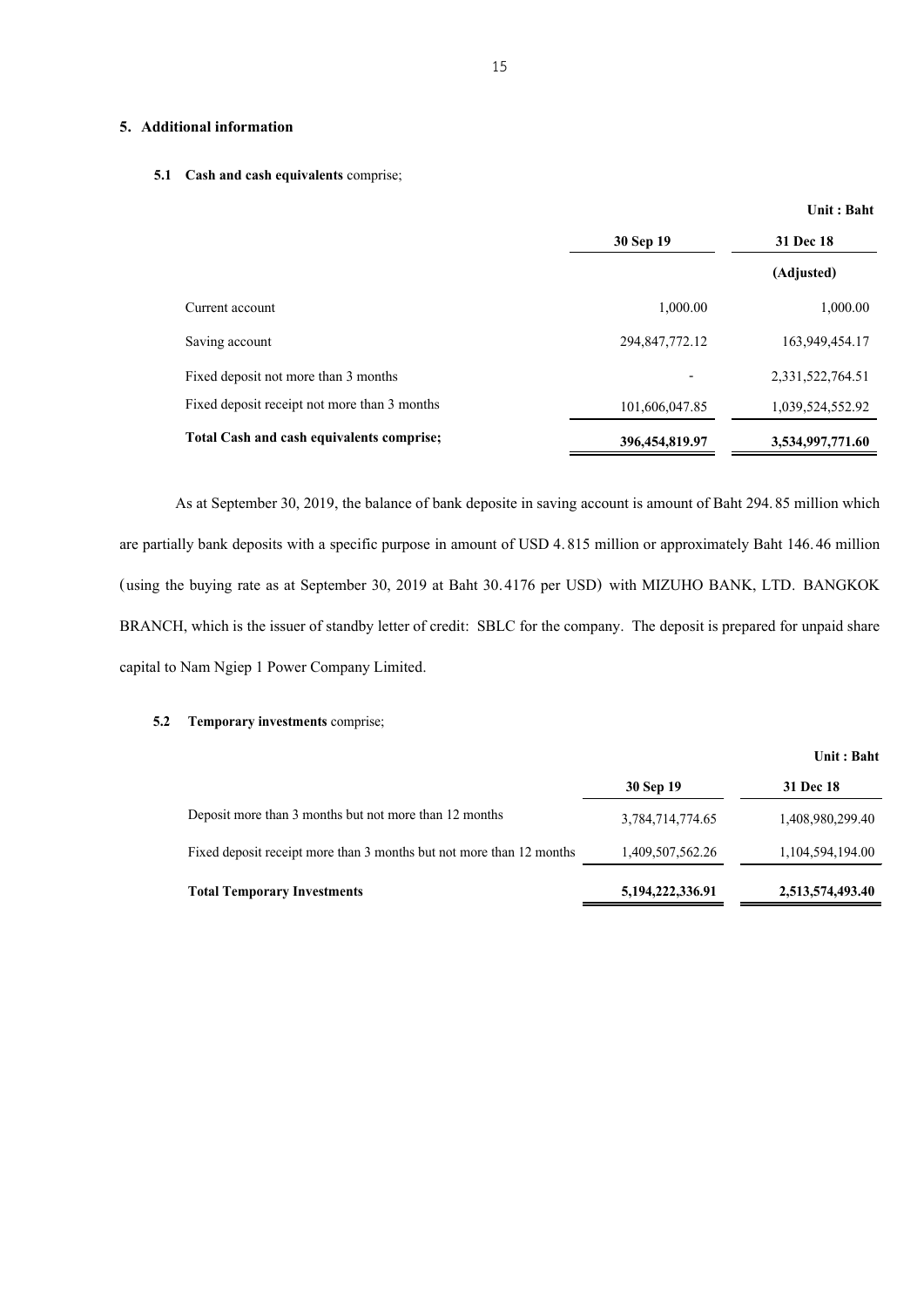#### **5.3 Related party transactions**

Related parties to EGATi for the three-month and nine-month periods ended September 30, 2019 are as follows:

| Name of entity                    | <b>Country of</b>         | Nature of relationship     |
|-----------------------------------|---------------------------|----------------------------|
|                                   | incorporation/nationality |                            |
|                                   |                           |                            |
| <b>EGAT</b>                       | Thailand                  | $100\%$ shareholding       |
| Nam Ngiep 1 Power Company Limited | Lao PDR                   | Associated company,        |
|                                   |                           | EGATi has 30% shareholding |
| PT Adaro Indonesia                | Republic of Indonesia     | Associated company,        |
|                                   |                           | EGATi has 11.533%          |

**Related party transactions** are as follows;

|       |                                                     |              | Unit: Baht   |
|-------|-----------------------------------------------------|--------------|--------------|
|       |                                                     | 30 Sep 19    | 31 Dec 18    |
| 5.3.1 | Trade accounts receivable - related party comprise; |              |              |
|       | Nam Ngiep 1 Power Company Limited                   | 1,238,964.00 | 1,314,138.00 |
| 5.3.2 | Other accounts receivable - related party comprise; |              |              |
|       | Managements and officers                            | 123,580.00   | 418,383.54   |
|       | Nam Ngiep 1 Power Company Limited                   | 13,610.00    | 59,685.00    |
|       | EGAT                                                | 8,085.00     | 14,085.00    |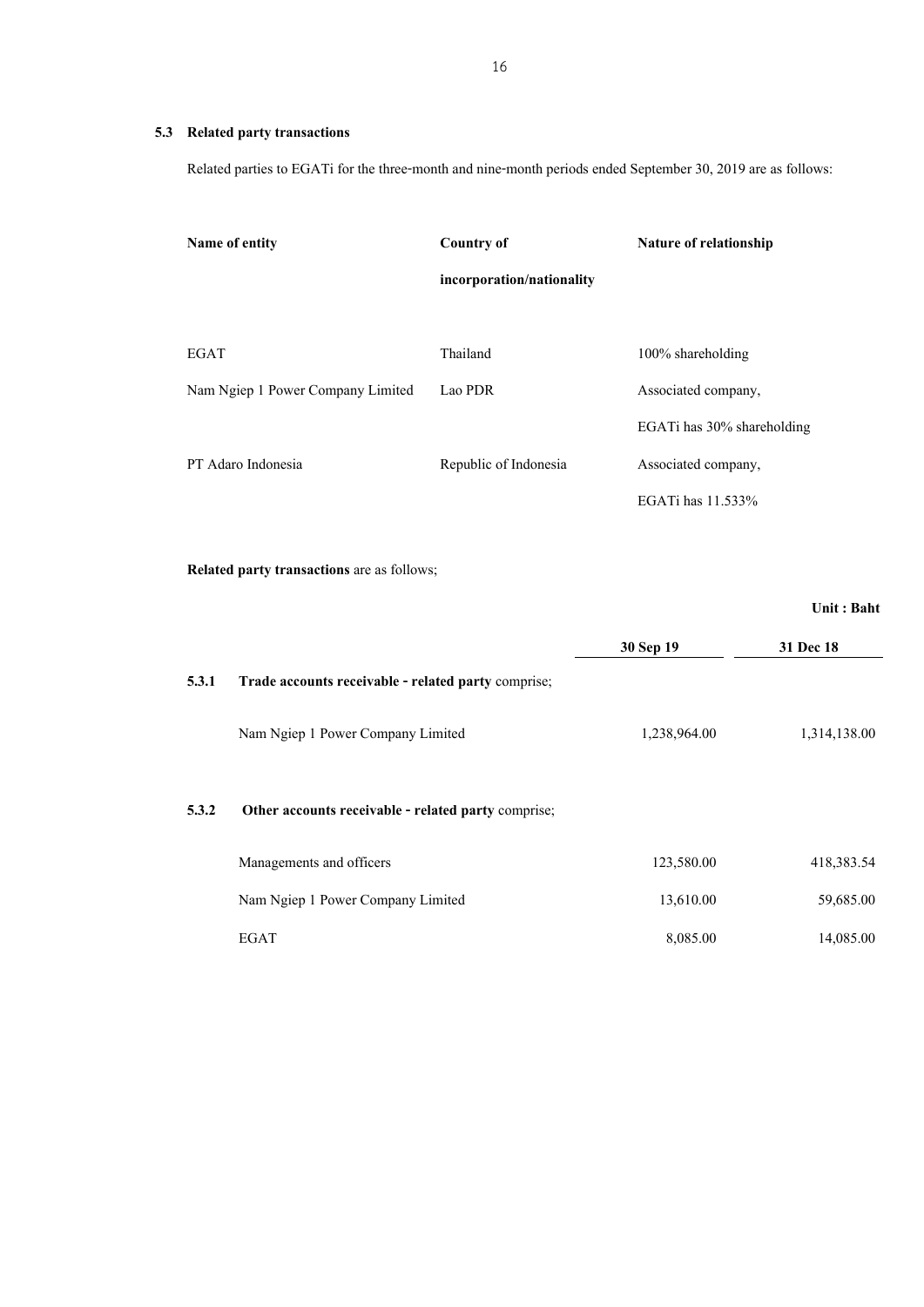|       |                                                  | 30 Sep 19        | 31 Dec 18        |
|-------|--------------------------------------------------|------------------|------------------|
| 5.3.3 | Trade accounts payable - related party comprise; |                  |                  |
|       | <b>EGAT</b>                                      | 916,766.78       | 499,189.50       |
| 5.3.4 | Other accounts payable - related party comprise; |                  |                  |
|       | Other accounts payable                           |                  |                  |
|       | Managements and officers                         | 255,135.99       | 945,204.44       |
|       | EGAT                                             | 245,895.00       | 1,821,659.66     |
|       | <b>Accrued expenses</b>                          |                  |                  |
|       | <b>EGAT</b>                                      | 1,142,289.67     | 295,962.29       |
| 5.3.5 | Accounts payable - related party comprise;       |                  |                  |
|       | PT Adaro Indonesia                               | 4,968,725,150.00 | 5,267,290,200.00 |
|       |                                                  |                  |                  |

#### **5.3.6 Revenues - Related party** comprise;

**Unit : Baht**

|                                   | Three-month period       |              | Nine-month period |                  |
|-----------------------------------|--------------------------|--------------|-------------------|------------------|
|                                   | 2019                     | 2018         | 2019              | 2018             |
| Nam Ngiep 1 Power Company Limited | 1,238,964.00             | 1,386,819.96 | 3,771,162.00      | 5,095,282.24     |
| PT Adaro Indonesia                | $\overline{\phantom{a}}$ |              | 80,852,930.01     | 1,155,958,791.49 |

#### **5.3.7 Administrative expenses - Related party comprise;**

|                          | Three-month period |                 | Nine-month period |               |
|--------------------------|--------------------|-----------------|-------------------|---------------|
|                          | 2019               | 2018            | 2019              | 2018          |
| Directors and management | 5,101,610.01       | 5,424,292,22    | 14,293,789.34     | 18,653,695.62 |
| EGAT                     | 2,646,610.87       | 5, 144, 152. 74 | 7,832,555.34      | 8,583,241.46  |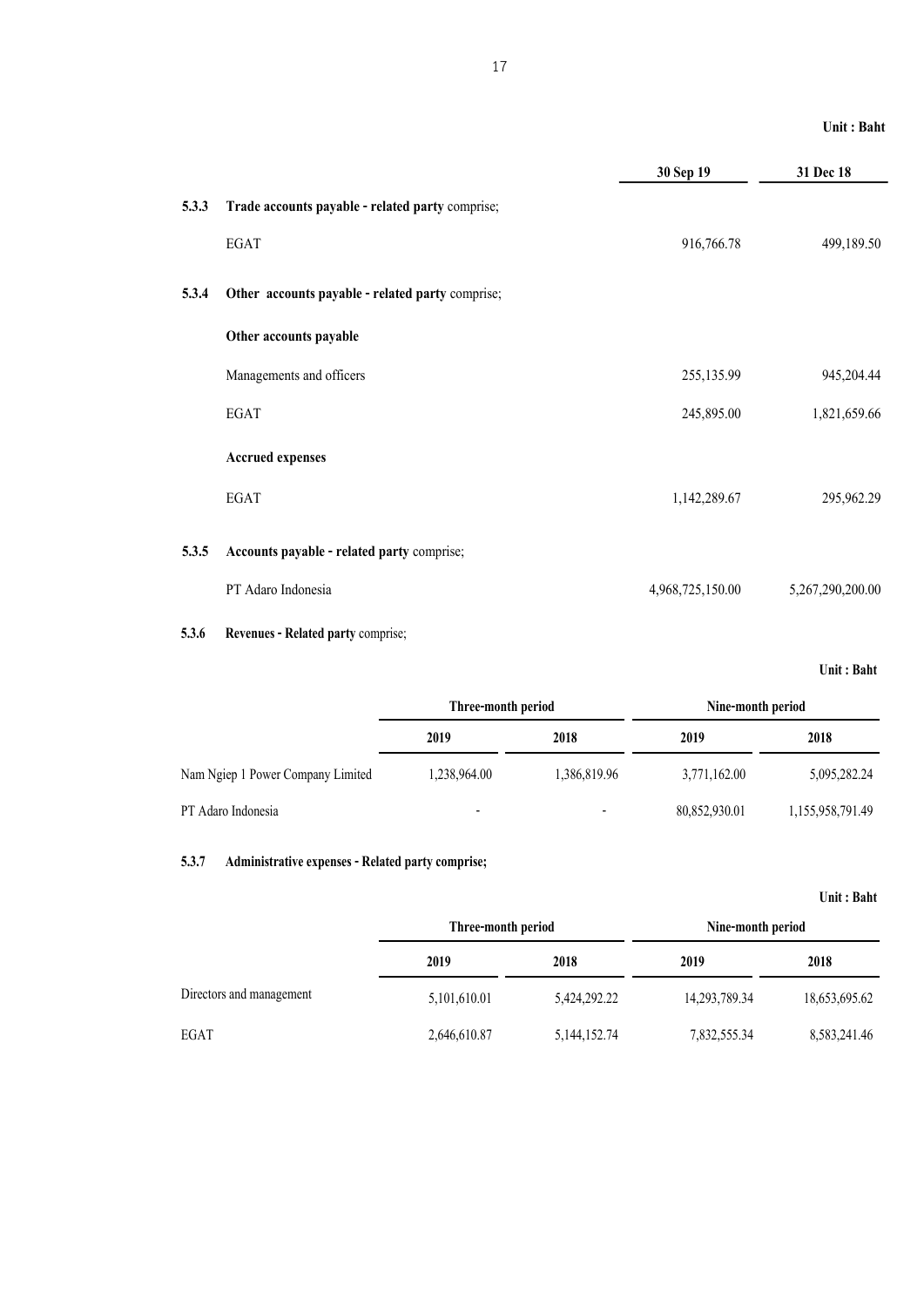**5.4 Trade accounts receivable** comprise;

|     |                                                        |                | Unit : Baht   |
|-----|--------------------------------------------------------|----------------|---------------|
|     |                                                        | 30 Sep 19      | 31 Dec 18     |
|     | Trade accounts receivable - related party (Note 5.3.1) |                |               |
|     | Nam Ngiep 1 Power Company Limited                      |                |               |
|     | Associate management services                          | 1,238,964.00   | 1,314,138.00  |
|     | Total trade accounts receivable                        | 1,238,964.00   | 1,314,138.00  |
| 5.5 | Other accounts receivable comprise;                    |                |               |
|     |                                                        |                | Unit: Baht    |
|     |                                                        | 30 Sep 19      | 31 Dec 18     |
|     |                                                        |                | (Adjusted)    |
|     | Other accounts receivable - related party (Note 5.3.2) |                |               |
|     | Managements and officers                               | 123,580.00     | 418,383.54    |
|     | Nam Ngiep 1 Power Company Limited                      | 13,610.00      | 59,685.00     |
|     | <b>EGAT</b>                                            | 8,085.00       | 14,085.00     |
|     |                                                        | 145,275.00     | 492,153.54    |
|     | Other accounts receivable - associated company         | 45,577,110.55  | 21,511,469.66 |
|     | Other accounts receivable - other parties              | 180,000.00     |               |
|     | Prepaid expenses                                       | 410,733.22     | 403,254.81    |
|     | Accrued interest income                                | 54,285,598.04  | 19,430,004.48 |
|     | Revenue Department receivable                          | 27,858,423.09  | 27,858,423.09 |
|     | Total other accounts receivable                        | 128,457,139.90 | 69,695,305.58 |

On June 10, 2016, EGATi singed Joint Development Agreement (JDA) between 3 parties to co-invest and jointly develop the Quang Tri 1 Thermal Power Project with the condition of project development cost responsibility, which allocate according to shareholding proportion .

As at September 30, 2019, the balance of other accounts receivable – co-developer in portion of Electricity Generating Public Company Limited (EGCO) from 2016 to 2019 is amount of Baht 33.56 million due to being under consideration of the Revenue Department's Withholding Tax and Value Added Tax (VAT) issues.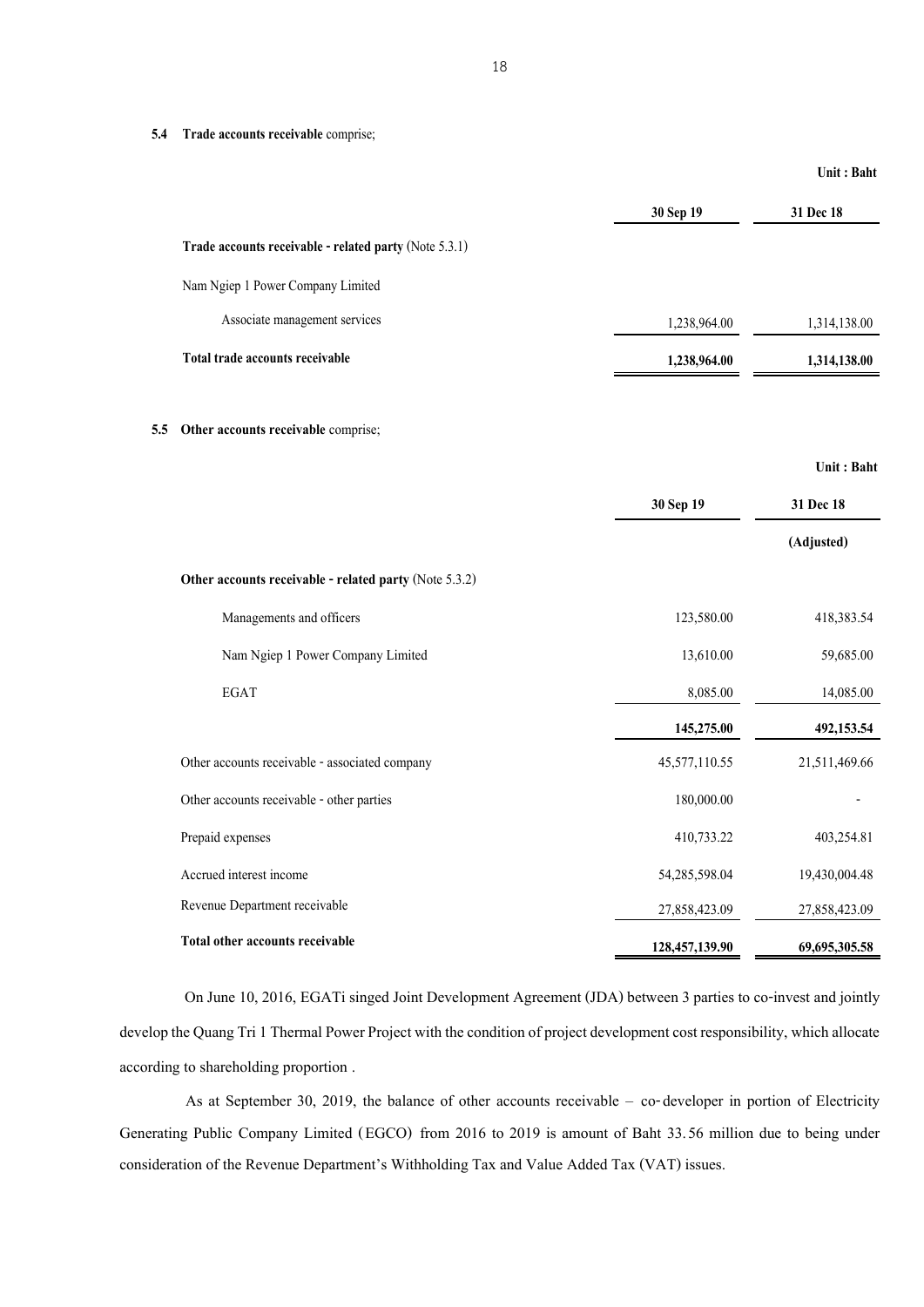#### **5.6 Investment in associates**

#### **5.6.1 Information of associated company**

|                                   | Country of            |                                      |                                |           |
|-----------------------------------|-----------------------|--------------------------------------|--------------------------------|-----------|
|                                   | incorporation/        |                                      | <b>Shareholding proportion</b> |           |
| Company name                      | nationality           | <b>Business</b>                      | (percentage)                   |           |
| <b>Associate Company</b>          |                       |                                      | 30 Sep 19                      | 31 Dec 18 |
| Nam Ngiep 1 Power Company Limited | Lao PDR               | Generation and supply of electricity | 30                             | 30        |
| PT Adaro Indonesia                | Republic of Indonesia | Generation and supply of coal        | 11.533                         | 11.533    |

EGATi invested in PT Adaro Indonesia with shareholding proportion of 1 1 . 5 3 3 % which EGATi has 1 representative in Board of Commissioners from total 6 representatives for control the management of Board of Directors which EGATi has 1 voting rights.

#### **5.6.2 Details of investment in associates**

|                           | Shareholding proportion |           |                      |                   |                      |                   |               |                  |
|---------------------------|-------------------------|-----------|----------------------|-------------------|----------------------|-------------------|---------------|------------------|
| Company name              | (percentage)            |           | <b>Equity Method</b> |                   | <b>Equity Method</b> |                   | Dividend      |                  |
| <b>Associated Company</b> | 30 Sep 19               | 31 Dec 18 | 30 Sep 19            | 31 Dec 18         | 30 Sep 19            | 31 Dec 18         | 30 Sep 19     | 30 Sep 18        |
| Nam Ngiep 1 Power Company | 30                      | 30        | 2,016,659,371.53     | 2,011,573,310.70  | 2,936,869,830.04     | 2,512,967,284.06  |               |                  |
| PT Adaro Indonesia        | 11.533                  | 11.533    | 10,126,345,653.67    | 9,681,913,547.08  | 11,603,316,150.00    | 11,603,316,150.00 | 80,852,930.01 | 1,155,958,791.49 |
| Total                     |                         |           | 12,143,005,025.20    | 11,693,486,857.78 | 14,540,185,980.04    | 14,116,283,434.06 | 80,852,930.01 | 1,155,958,791.49 |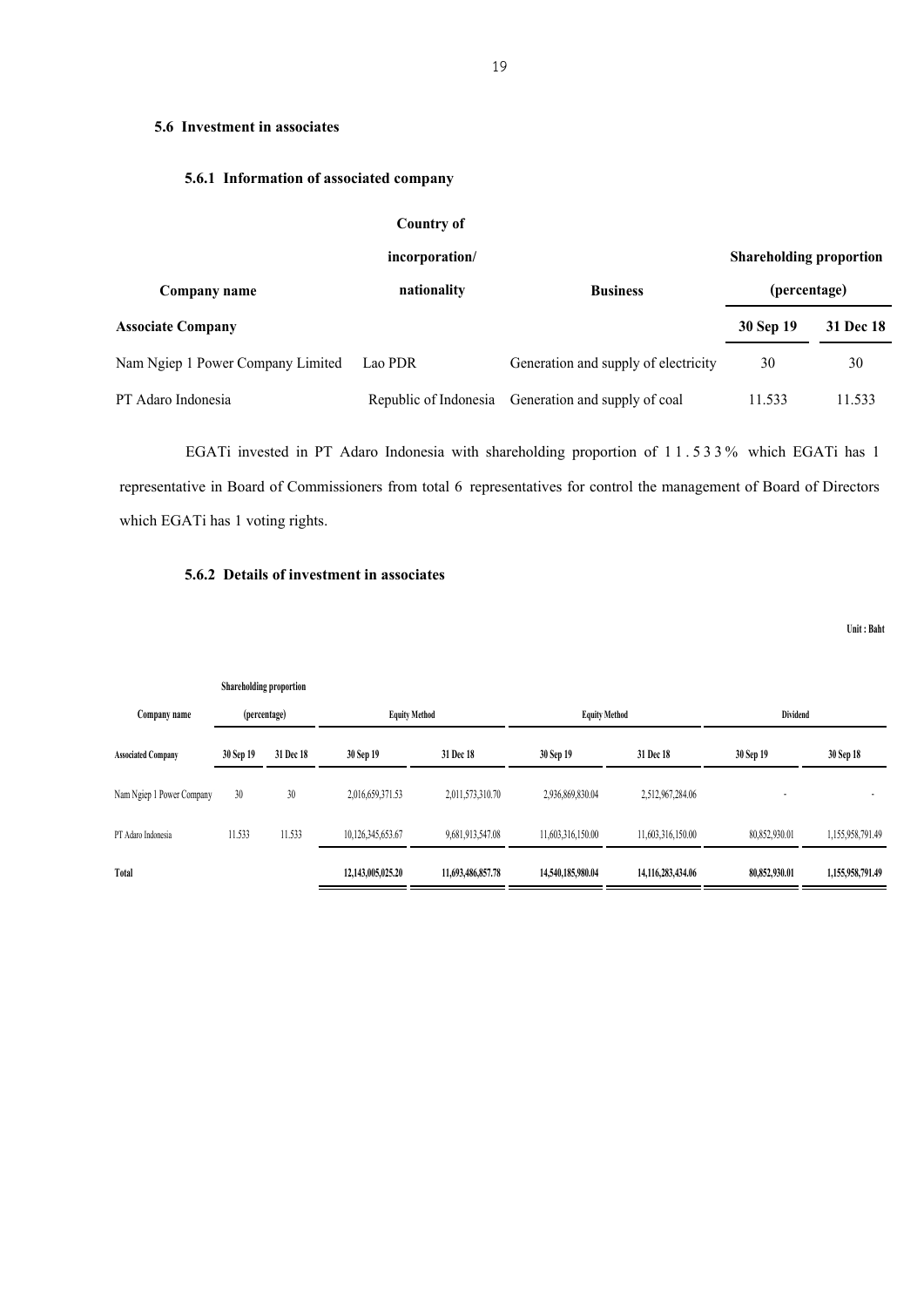Movement in investments in associates can be analyzed as follows;

|                                                              | <b>Equity Method</b> |                    | <b>Cost Method</b> |                   |
|--------------------------------------------------------------|----------------------|--------------------|--------------------|-------------------|
|                                                              | 30 Sep 19            | 31 Dec 18          | 30 Sep 19          | 31 Dec 18         |
| Beginning balance                                            | 11,693,486,857.78    | 11,540,352,706.35  | 14,116,283,434.06  | 13,782,030,511.66 |
| Additional investments                                       | 423,902,545.98       | 334,252,922.40     | 423,902,545.98     | 334,252,922.40    |
| Share of profit from investment in associates                | 349, 467, 443. 75    | 1,379,028,786.04   |                    |                   |
| Currency translation differences                             | (264, 962, 125.03)   | (52,160,418.77)    |                    |                   |
| Share of other comprehensive income (loss) of associates     |                      |                    |                    |                   |
| Changes in fair value of available-for-sale financial assets | 21,963,232.73        | (25,654,911.59)    |                    |                   |
| Remeasurements of defined benefit plans                      |                      | 3,957,924.21       |                    |                   |
| Dividend income                                              | (80, 852, 930.01)    | (1,486,290,150.86) |                    |                   |
| <b>Ending balance</b>                                        | 12,143,005,025.20    | 11,693,486,857.78  | 14,540,185,980.04  | 14,116,283,434.06 |

#### **Investment in Nam Ngiep 1 Power Company Limited**

On September 11, 2014, Nam Ngiep 1 Power Company Limited achieved financial agreement which result in funding the loan to the project instead of money funded from share capital by the shareholders. Loan will be drawn down until debt to equity ratio reaches 71:29. In 2019, the debt to equity ratio has reached to the defined point, therefore EGATi has increase investment in Associated Company in the amount of USD 13.662 million.

On January 22, 2019, Nam Ngiep 1 Power Company Limited has increased the registered capital from 2,627,600 shares to 3,000,000 shares which EGATi has increased 111,720 shares, total amount of shares 900,000.

On August 5, 2019, Nam Ngiep 1 Power Company Limited has increased the registered capital from 3,000,000 shares to 3,117,040 shares which EGATi has increased 35,112 shares, total amount of shares 935,112.

EGATi has pledged all of shares in Nam Ngiep 1 Power Company Limited in amount of 935,112 shares at USD 100.00 per share and grant security over all related dividends and other rights, interests and benefits arising from such shares in favor of Nam Ngiep 1 Power Company Limited's lenders and other secured parties, as at September 30, 2019, EGATi has fully paid up share in amount of 889,782 shares.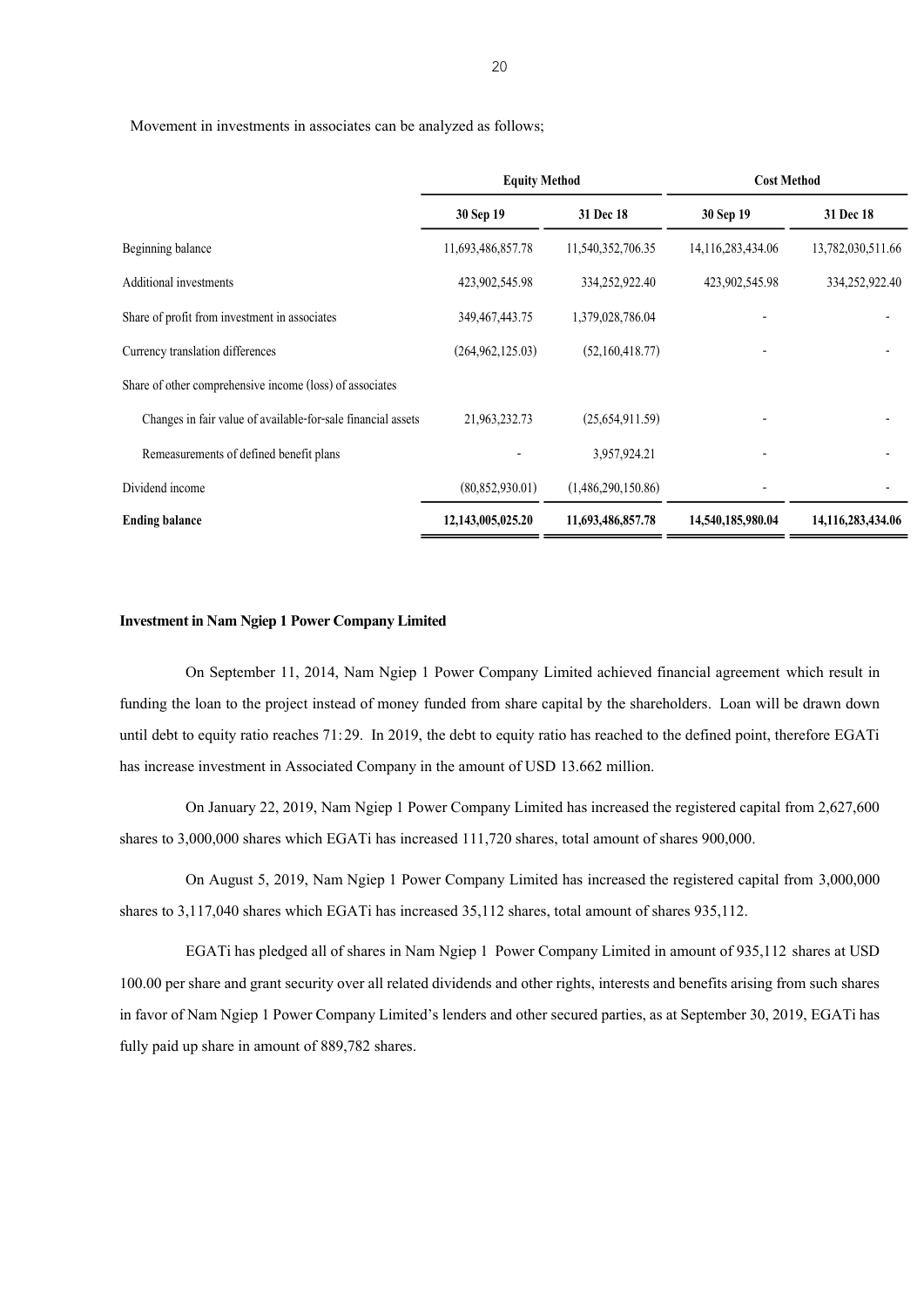#### **Investment in PT Adaro Indonesia**

EGATi has signed Subscription Agreement for purchase shares in PT Adaro Indonesia in amount of USD 325 million. On November 22, 2016, EGATi has paid for such share in amount of USD 163.500 million (approximately Baht 5,829.85 million) and EGATi will pay the remaining in amount of USD 161.500 million in 2022-2027 when PT Adaro Indonesia has met the conditions in Subscription Agreement.EGATi has recorded the value of investment and the remaining amount of share payables in the Financial statements.

#### **Hedging items in associated company**

According to International Financial Reporting Standard No.9 on Financial Instruments, as at September30, 2019, Nam Ngiep 1 Power Company Limited entered into Interest Rate Swap Contract (IRS) as hedges of its exposure as follows;

1. Interest Rate Swap Contract incurred losses of USD 25.897 million (approximately Baht 810.11 million) which recognized in the other comprehensive income (using the average rate during the period).

PT Adaro Indonesia entered into Fuel Hedging Contracts which are based on price on GAS OIL - 0 . 5 SINGAPORE - PLATTS ASIA - PACIFIC and Interest Rate Swap Contract as hedges of its exposure as follows;

1. Fuel Hedging Contract incurred losses of USD 0.619 million (approximately Baht 19.75 million) which recognized in the profit and loss, and gains of USD 7.955 million (approximately Baht 250.91 million) in the other comprehensive income.

2. Interest Rate Swap Contract incurred losses of USD 4.113 million (approximately Baht 130.14 million) which recognized in the other comprehensive income (using the average rate during the period).

In the preparation of the financial statements under the equity method, EGATi does not recognize derivative transactions in the investment under the equity method and share of gains or losses from associates due to Thai Accounting Standards is not currently applicable for International Financial Reporting Standard No. 9 on Financial Instruments.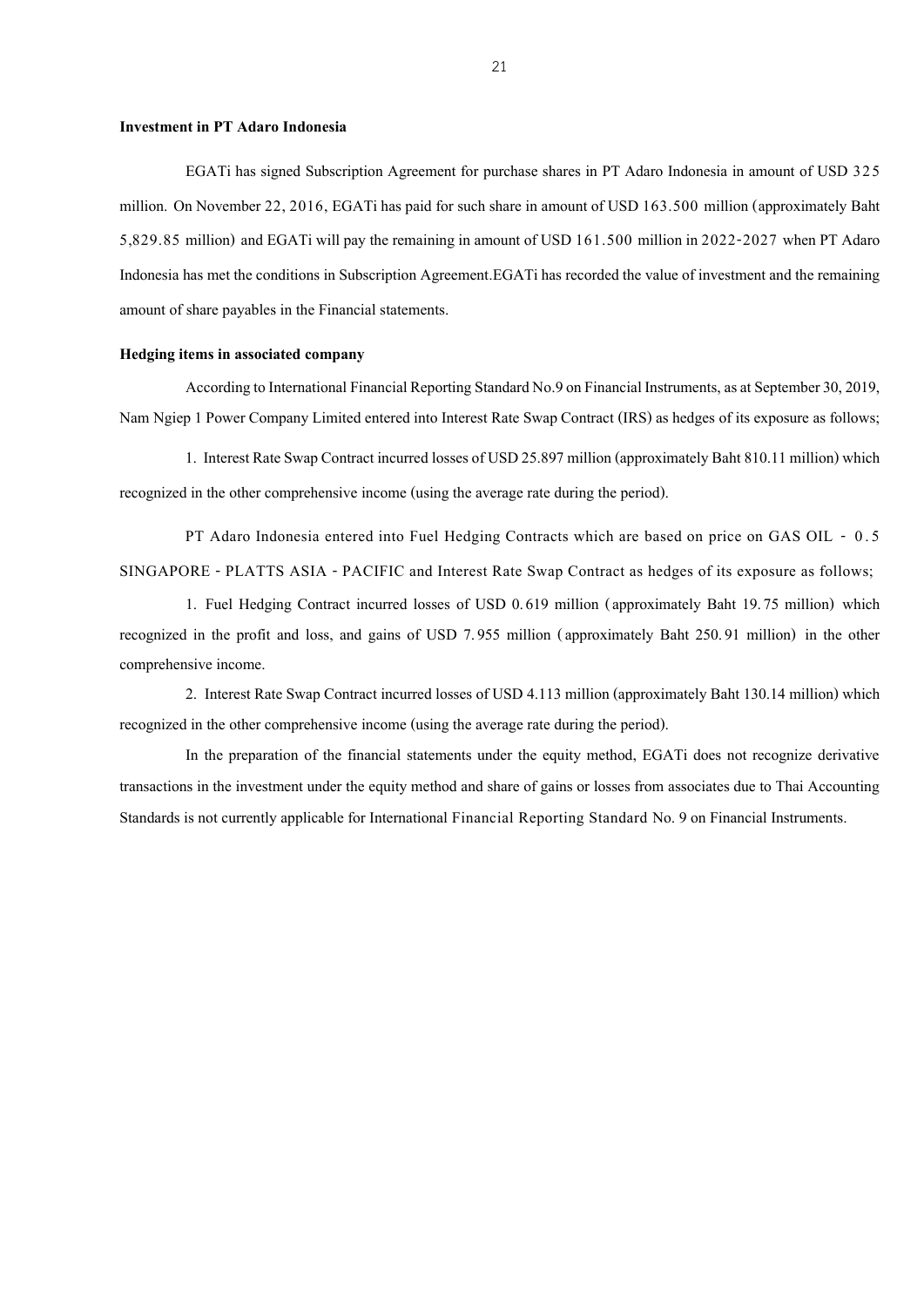|                                 | <b>Furniture and</b> |                 |                |
|---------------------------------|----------------------|-----------------|----------------|
|                                 | office equipment     | <b>Vehicles</b> | <b>Total</b>   |
| Cost                            |                      |                 |                |
| As at January 1, 2019           | 5,656,045.65         | 2,680,370.20    | 8,336,415.85   |
| Disposal/Write-off              | (35,500.00)          |                 | (35,500.00)    |
| As at September 30, 2019        | 5,620,545.65         | 2,680,370.20    | 8,300,915.85   |
| <b>Accumulated depreciation</b> |                      |                 |                |
| As at January 1, 2019           | (4,455,191.21)       | (490, 544.45)   | (4,945,735.66) |
| Depreciation for the period     | (296,007.78)         | (400, 954.20)   | (696, 961.98)  |
| Disposal/Write-off              | 19,587.40            |                 | 19,587.40      |
| As at September 30, 2019        | (4,731,611.59)       | (891, 498.65)   | (5,623,110.24) |
| Net book value                  |                      |                 |                |
| As at December 31, 2018         | 1,200,854.44         | 2,189,825.75    | 3,390,680.19   |
| As at September 30, 2019        | 888,934.06           | 1,788,871.55    | 2,677,805.61   |

EGATi's equipment has included financial lease asset as follows;

|                          |                 | Unit : baht   |
|--------------------------|-----------------|---------------|
|                          | <b>Vehicles</b> | <b>Total</b>  |
| As at September 30, 2019 |                 |               |
| Cost                     | 2,680,370.20    | 2,680,370.20  |
| Accumulated depreciation | (891, 498.65)   | (891, 498.65) |
| Net book value           | 1,788,871.55    | 1,788,871.55  |
| As at December 31, 2018  |                 |               |
| Cost                     | 2,680,370.20    | 2,680,370.20  |
| Accumulated depreciation | (490, 544.45)   | (490, 544.45) |
| Net book value           | 2,189,825.75    | 2,189,825.75  |
|                          |                 |               |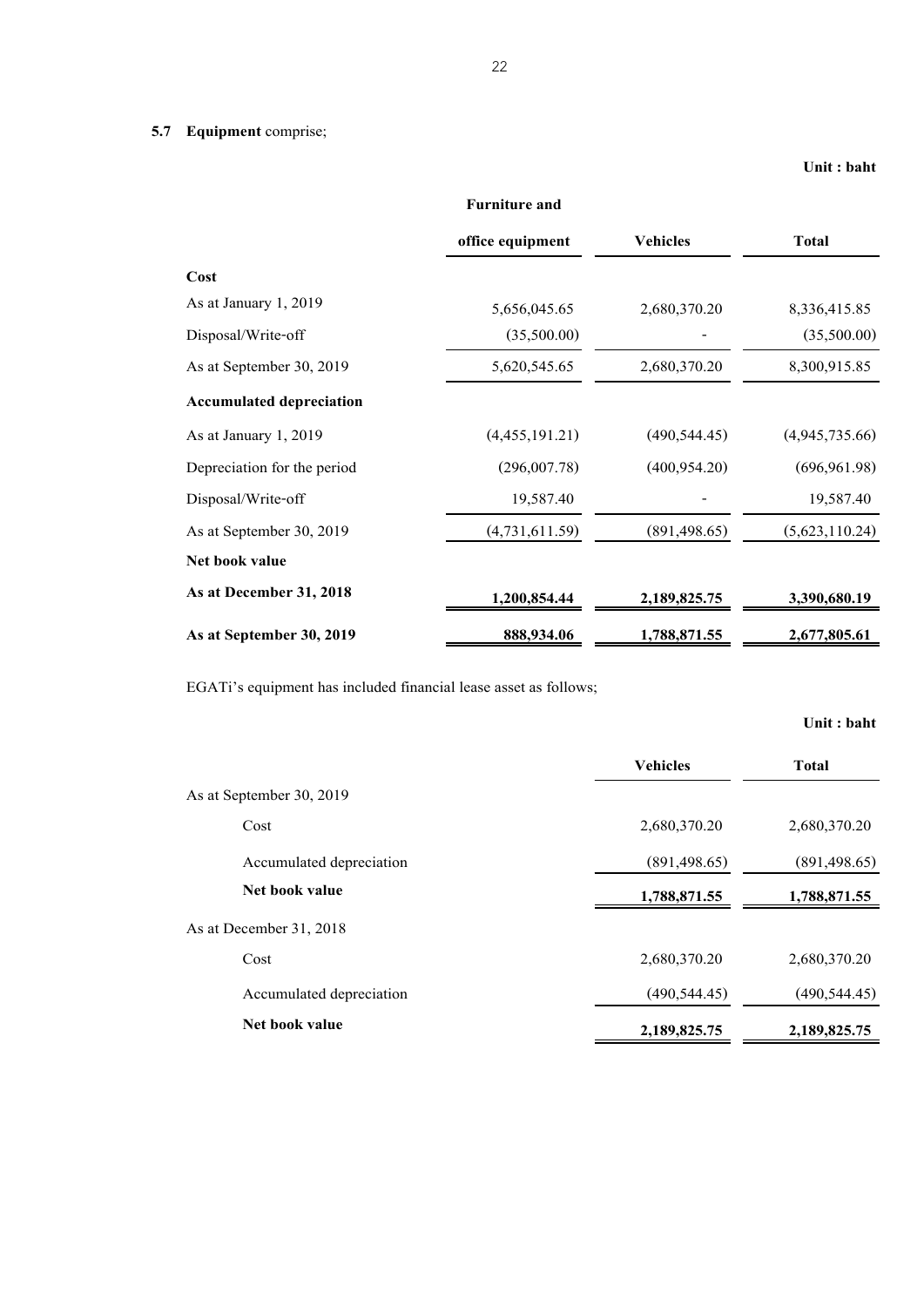|                                 | Computer       |                |
|---------------------------------|----------------|----------------|
|                                 | software       | <b>Total</b>   |
| Cost                            |                |                |
| As at January 1, 2019           | 3,952,964.07   | 3,952,964.07   |
| As at September 30, 2019        | 3,952,964.07   | 3,952,964.07   |
| <b>Accumulated amortization</b> |                |                |
| As at January 1, 2019           | (2,810,954.94) | (2,810,954.94) |
| Amortization for the period     | (491, 143.03)  | (491, 143.03)  |
| As at September 30, 2019        | (3,302,097.97) | (3,302,097.97) |
| Net book value                  |                |                |
| As at December 31, 2018         | 1,142,009.13   | 1,142,009.13   |
| As at September 30, 2019        | 650,866.10     | 650,866.10     |

#### **5.9 Project development costs - for collection**

As at September 30, 2019, EGATi has recognized project development costs - for collection in the amount of Baht 462.91 million of the Upper Thanlwin (Mong Ton) Hydropower Project and Quang Tri 1 Thermal Power Project which the principle of project investment was approved by the Minister of Energy on November 21, 2014 and May 16, 2016 respectively.These costs are agreed by Project Management Committee to reimburse after establishment of the project company as follows;

|                                     |                           |                      | Unit: Baht      |
|-------------------------------------|---------------------------|----------------------|-----------------|
|                                     | <b>Upper Thanlwin</b>     | <b>Quang Tri 1</b>   |                 |
|                                     | (Mong Ton)                | <b>Thermal Power</b> | <b>Total</b>    |
|                                     | <b>Hydropower Project</b> | <b>Plant Project</b> |                 |
| <b>Balance at January 1,2019</b>    | 466,581,058.41            | 20, 149, 521. 25     | 486,730,579.66  |
| Additions during the period         | 513,039.32                | 19,337,995.88        | 19,851,035.20   |
| Loss on foreign exchange rate       | (42,518,293,03)           | (1,149,454.34)       | (43,667,747.37) |
| <b>Balance at September 30,2019</b> | 424,575,804.70            | 38, 338, 062. 79     | 462,913,867.49  |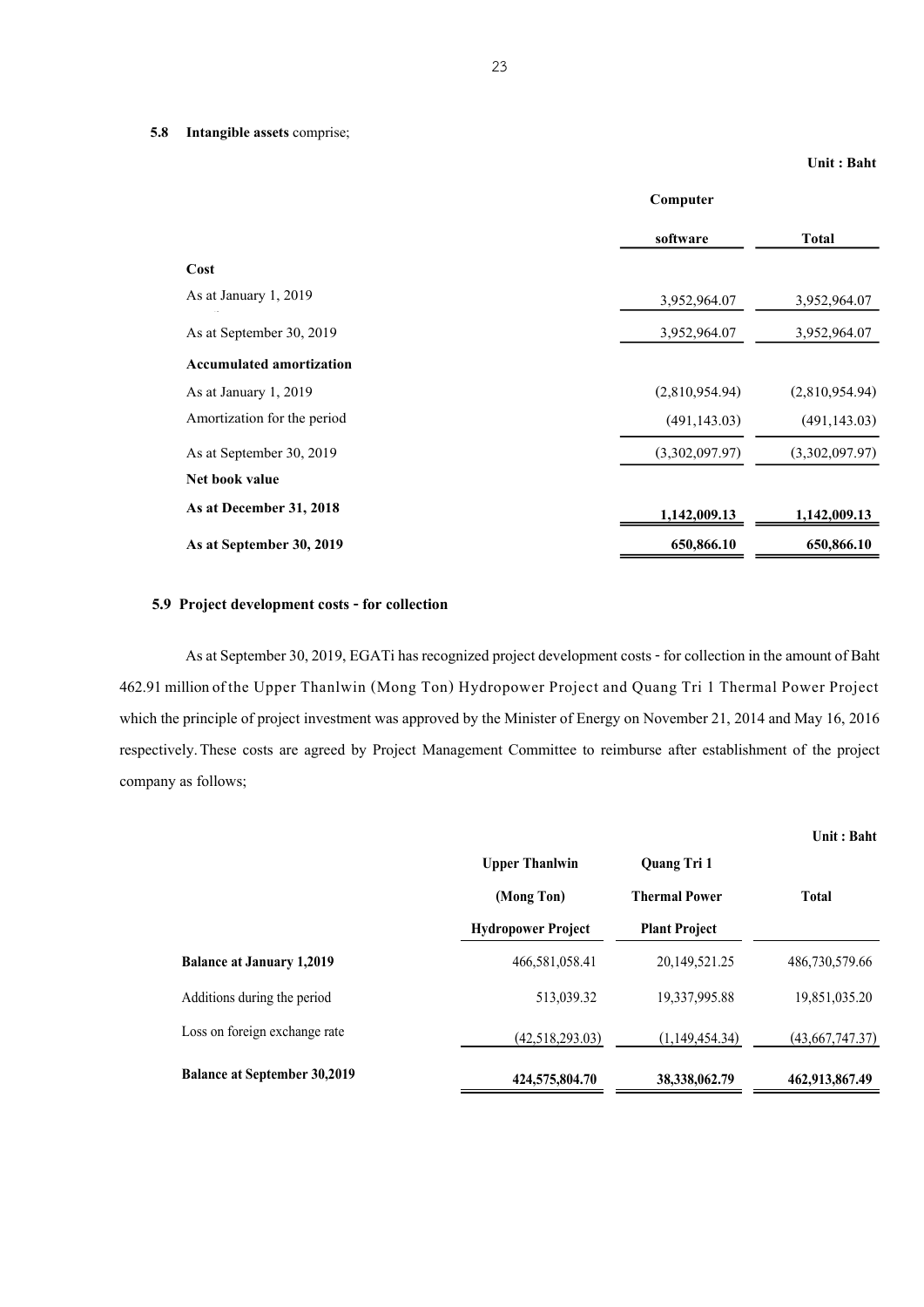#### **5.10 Deferred income taxes**

#### **5.10.1 Deferred tax assets and liabilities**

|                         | 30 Sep 19    | 31 Dec 18    |
|-------------------------|--------------|--------------|
| Net deferred tax assets | 1,240,344.71 | 1,057,661.83 |

**Unit : baht**

# **5.10.2 Movements in deferred tax assets and liabilities**

|                                                                                                               |              |                       | Unit: baht   |
|---------------------------------------------------------------------------------------------------------------|--------------|-----------------------|--------------|
|                                                                                                               | 1 Jan 19     | <b>Profit or Loss</b> | 30 Sep 19    |
| Deferred tax assets :                                                                                         |              |                       |              |
| Employee benefits                                                                                             | 1,069,899.40 | 176, 174.55           | 1,246,073.95 |
| Finance lease liabilities                                                                                     | 11,956.88    | 5,932.44              | 17,889.32    |
| <b>Total</b>                                                                                                  | 1,081,856.28 | 182,106.99            | 1,263,963.27 |
| Deferred tax liabilities:                                                                                     |              |                       |              |
| Equipment                                                                                                     | 24,194.45    | (575.89)              | 23,618.56    |
| <b>Total</b>                                                                                                  | 24,194.45    | (575.89)              | 23,618.56    |
| Net deferred tax assets:                                                                                      | 1,057,661.83 | 182,682.88            | 1,240,344.71 |
| Trade accounts payable comprixe;<br>5.11                                                                      |              |                       |              |
|                                                                                                               |              |                       | Unit: baht   |
|                                                                                                               |              | 30 Sep 19             | 31 Dec 18    |
| The decree of the set of $\mathbb{R}^n$ . The definition of $(\mathcal{M} \cup \mathcal{F} \cap \mathcal{D})$ |              |                       |              |

| Trade accounts payable - related party (Note 5.3.3) |              |              |
|-----------------------------------------------------|--------------|--------------|
| <b>EGAT</b>                                         |              |              |
| Service expenses                                    | 916,766.78   | 499,189.50   |
|                                                     | 916,766.78   | 499,189.50   |
| Trade accounts payable - non-related party          |              |              |
| Consultant fees                                     | 994,396.16   | 2,019,447.32 |
|                                                     | 994,396.16   | 2,019,447.32 |
| Total trade accounts payable                        | 1,911,162.94 | 2,518,636.82 |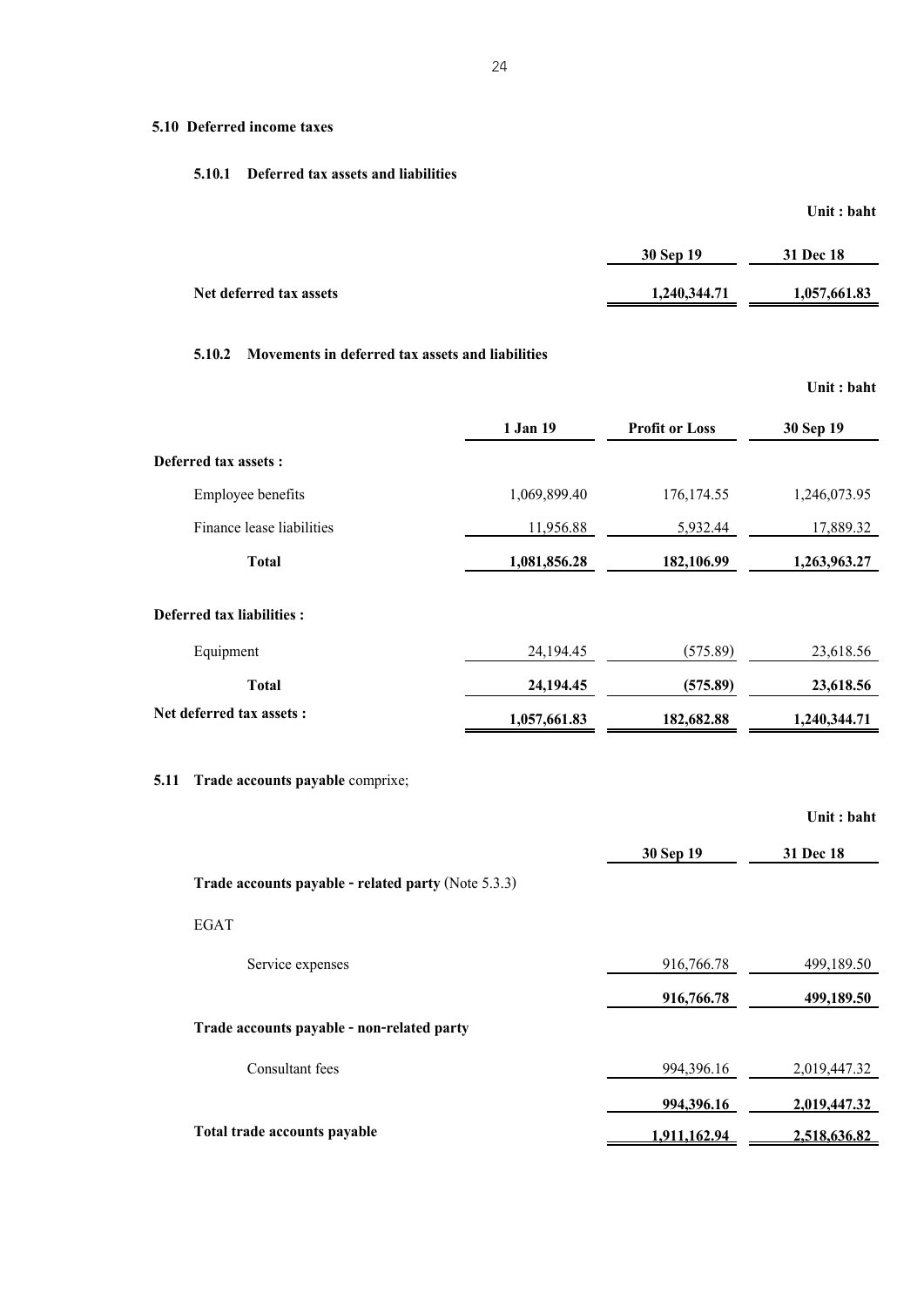**5.12 Other accounts payable** comprise;

|                                                             | 30 Sep 19    | 31 Dec 18        |
|-------------------------------------------------------------|--------------|------------------|
| Other accounts payable - related party, entity (Note 5.3.4) |              |                  |
| <b>EGAT</b>                                                 |              |                  |
| Airfares                                                    | 245,895.00   | 995,084.67       |
| Car rental for executives                                   |              | 43,014.00        |
| Travelling expenses - EGAT's employees                      |              | 29,791.68        |
| Other expenses                                              |              | 753,769.31       |
|                                                             | 245,895.00   | 1,821,659.66     |
| Other accounts payable - related party, entity (Note 5.3.4) | 255,135.99   | 945,204.44       |
| Other accounts payable - non - related party                | 4,427,634.85 | 1,386,722.32     |
| Accrued expenses - related party (Note 5.3.4)               |              |                  |
| <b>EGAT</b>                                                 |              |                  |
| Service expenses                                            | 879,436.33   | 159,243.07       |
| Travelling expenses                                         | 219,839.34   | 43,435.00        |
| Car rental for executives                                   | 43,014.00    |                  |
| Other expenses                                              |              | 93,284.22        |
|                                                             | 1,142,289.67 | 295,962.29       |
| Other accrued expenses comprise;                            |              |                  |
| Project development expenses                                | 1,591,071.72 | 1,532,279.23     |
| Employee expenses                                           | 20,000.00    | 22,336,530.37    |
| Other service fees                                          | 1,375,746.15 | 8,215,863.44     |
| Other expenses                                              | 316,010.05   | 1,597,415.80     |
|                                                             | 3,302,827.92 | 33,682,088.84    |
| Total other account payable                                 | 9,373,783.43 | 38, 131, 637. 55 |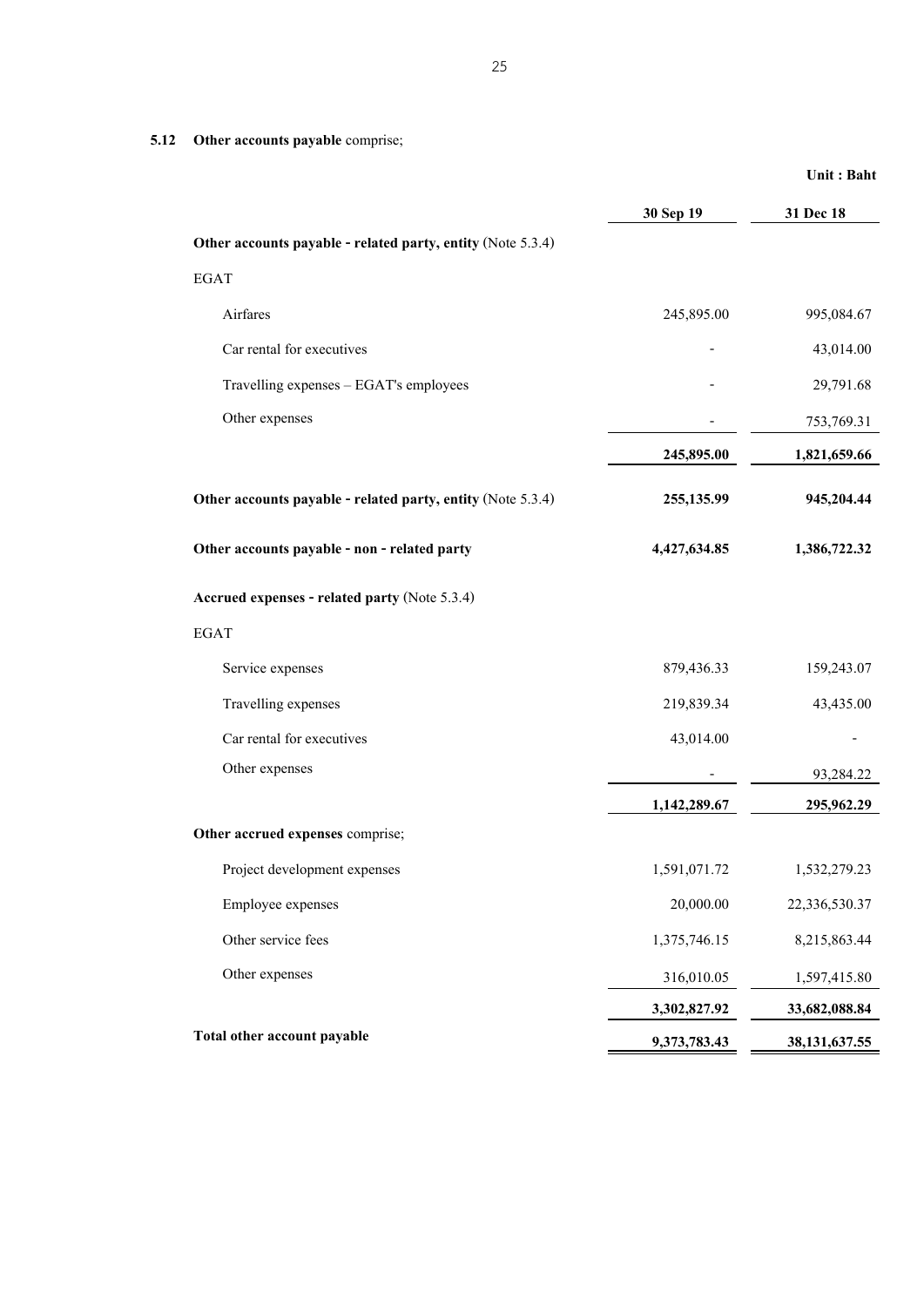# **5.13 Other current liabilities** comprise;

|                                         |              | Unit: Baht   |
|-----------------------------------------|--------------|--------------|
|                                         | 30 Sep 19    | 31 Dec 18    |
| Deposit received and security guarantee | 523,882.33   | 548, 192. 10 |
| Withholding tax                         | 554,483.43   | 514,419.11   |
| <b>Total other current liabilities</b>  | 1,078,365.76 | 1,062,611.21 |

### **5.14 Non-current provisions for employee benefits**

Non-current provisions for employee benefits as shown in statement of financial position comprise of;

|                        |              | Unit: Baht   |
|------------------------|--------------|--------------|
|                        | 30 Sep 19    | 31 Dec 18    |
| Balance the beginning  | 5,349,497.00 | 4,252,366.00 |
| Current service costs  | 760,509.75   | 969,560.00   |
| Interst costs          | 120,363.00   | 127,571.00   |
| <b>Balance the end</b> | 6,230,369.75 | 5,349,497.00 |

Expenses in administrative expenses for the three-month and nine-month period ended September 30, 2019 are as follows:

|                       | Three-month period |              | Nine-month period |            |
|-----------------------|--------------------|--------------|-------------------|------------|
|                       | 2019               | 2018         | 2019              | 2018       |
| Current service costs | 253,503.25         | 242,390.00   | 760,509.75        | 727,170.00 |
| Interest cost         | 40,121.00          | 31,892.75    | 120,363.00        | 95,678.25  |
| <b>Total</b>          | 293,624.25         | 274, 282, 75 | 880, 872. 75      | 822,848.25 |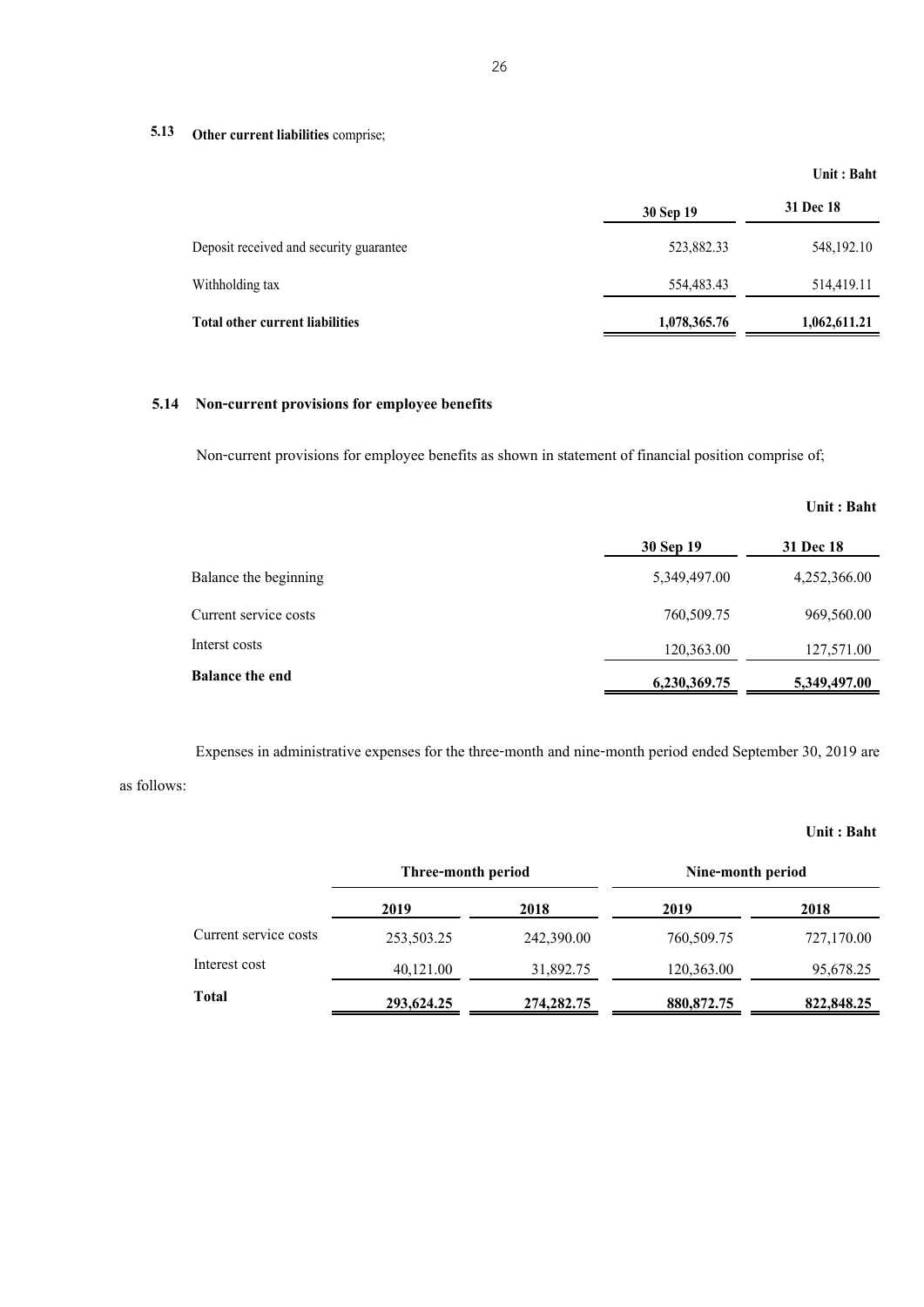On September 25, 2019, The Labour Committee has issued the State Enterprise labour Relations Commission's minimum standards of employment conditions in state-owned enterprises (No.4), which was published in the Royal Gazette on September 26,2019, by increasing the severance payrate in case where an employer dismisses an employee without fault for an employee who has worked for a continuous period of twenty years and more shall be paid for the amount of not less than the last rate of wages for four hundred days and increasing the special severance pay for an employee who has worked before retirement for a continuous period of twenty years and more shall be paid for the amount of not less than the last rate of wages for four hundred days, which shall come into force for an employee who has retired from retirement due to regulations, rules or the order of the employer from September 30,2019, onwards.

EGATi is required to review the assumption used to estimate the provisions for employee benefits, which is in process of hiring actuarial experts and is expected to be completed after the financial statement reporting in 2019. However, the management has assessed and determined there are no significant impact on the financial statements.

#### **5.15 Financial Lease Liabilities**

|                                                | 30 Sep 19     | <b>31 Dec 18</b> |
|------------------------------------------------|---------------|------------------|
| <b>Financial Lease Liabilities</b>             | 2,086,500.00  | 2,555,962.50     |
| Less: Deferred interest expenses               | (208, 181.88) | (306, 352.34)    |
|                                                | 1,878,318.12  | 2,249,610.16     |
| Less: Current portion                          | (522, 959.38) | (498, 979.71)    |
| Financial Lease Liabilities of current portion | 1,355,358.74  | 1,750,630.45     |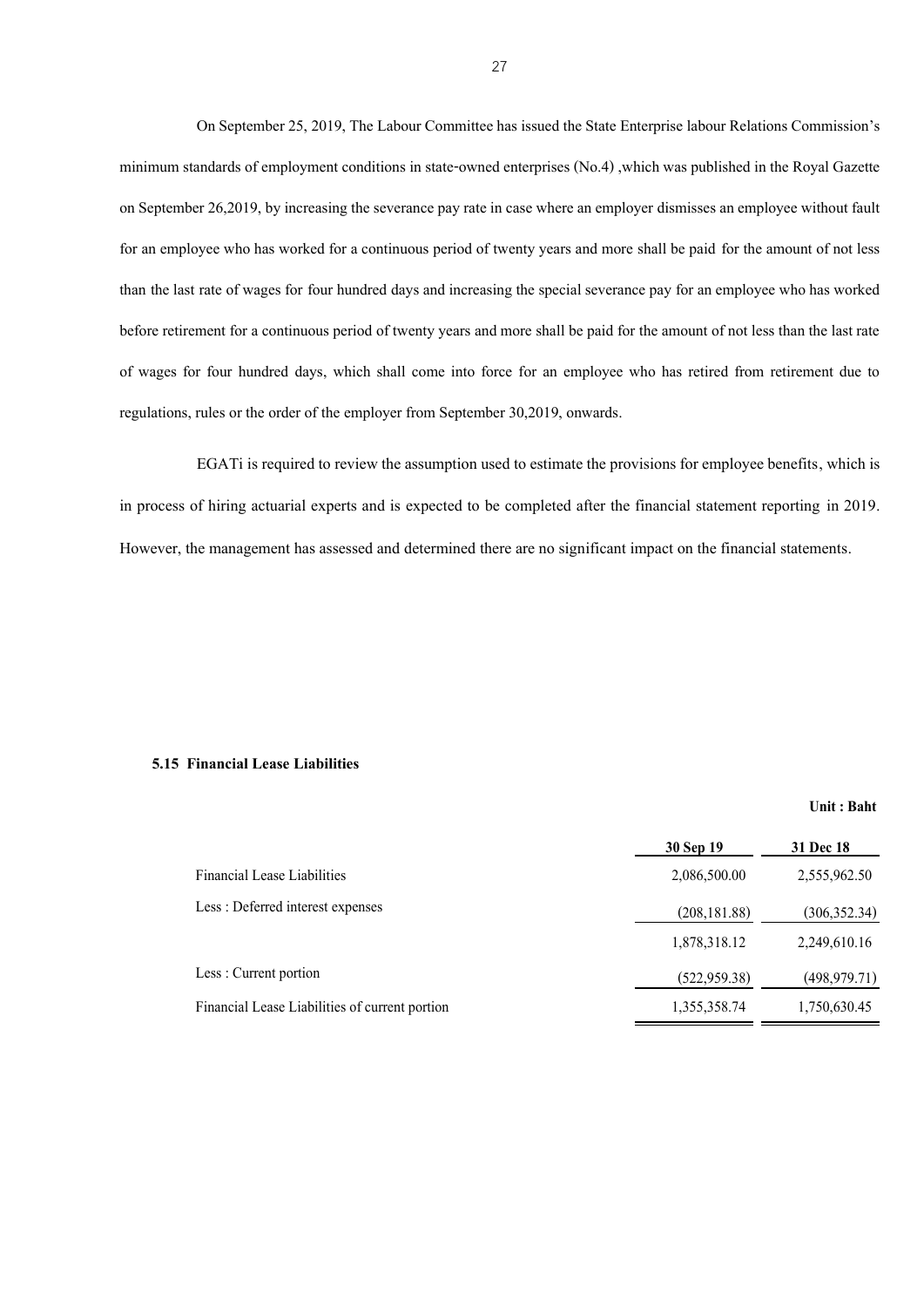|               | <b>Financial Lease Liabilities</b> |                  | Deferred interest expenses |                  | <b>Net</b>   |                  |
|---------------|------------------------------------|------------------|----------------------------|------------------|--------------|------------------|
|               | 30 Sep 19                          | <b>31 Dec 18</b> | 30 Sep 19                  | <b>31 Dec 18</b> | 30 Sep 19    | <b>31 Dec 18</b> |
| Within 1 year | 625,950.00                         | 625,950.00       | (102,990.62)               | (126.970.29)     | 522,959.38   | 498,979.71       |
| $1-5$ years   | 1,460,550.00                       | 1,930,012.50     | (105, 191, 26)             | (179, 382, 05)   | 1,355,358.74 | 1,750,630.45     |
| Total         | 2,086,500.00                       | 2,555,962.50     | (208, 181.88)              | (306, 352, 34)   | 1,878,318.12 | 2,249,610.16     |

#### **5.16 Legal reserve**

#### **Unit : Baht**

**Unit : Baht**

|                                                   | 30 Sep 19      | 31 Dec 18      |
|---------------------------------------------------|----------------|----------------|
| Beginning balance                                 | 125,110,900.00 |                |
| Retained earnings - appropriate during the period | 58,292,248.30  | 125,110,900.00 |
| Ending balance                                    | 183,403,148.30 | 125,110,900.00 |

As at April 23, 2019, According to the Annual General Meeting of Shareholders of 2018, EGATi has legal reserve in the amount of Baht 58.29 million according to EGATi's regulation and law, EGATi is required to set aside as a legal reserve at least 5% of its net profit, less any accumulated deficit brought forward (if any) until the reserve is not less than 10% of the registered capital. The legal reserve is non-distributable.

#### **5.17 Revenue from services**

Revenue from services for the three-month and nine-month period ended September 30, 2019 are as

#### follows:

|                                                          | Three-month period |              | Nine-month period |              |
|----------------------------------------------------------|--------------------|--------------|-------------------|--------------|
|                                                          | 2019               | 2018         | 2019              | 2018         |
| <b>Revenue from service - related party (Note 5.3.6)</b> |                    |              |                   |              |
| Nam Ngiep 1 Power Company Limited                        |                    |              |                   |              |
| Management services agreement                            | 1,238,964.00       | 1,386,819.96 | 3,771,162.00      | 5,095,282.24 |
| <b>Total revenue from service</b>                        | 1,238,964.00       | 1,386,819.96 | 3,771,162.00      | 5,095,282.24 |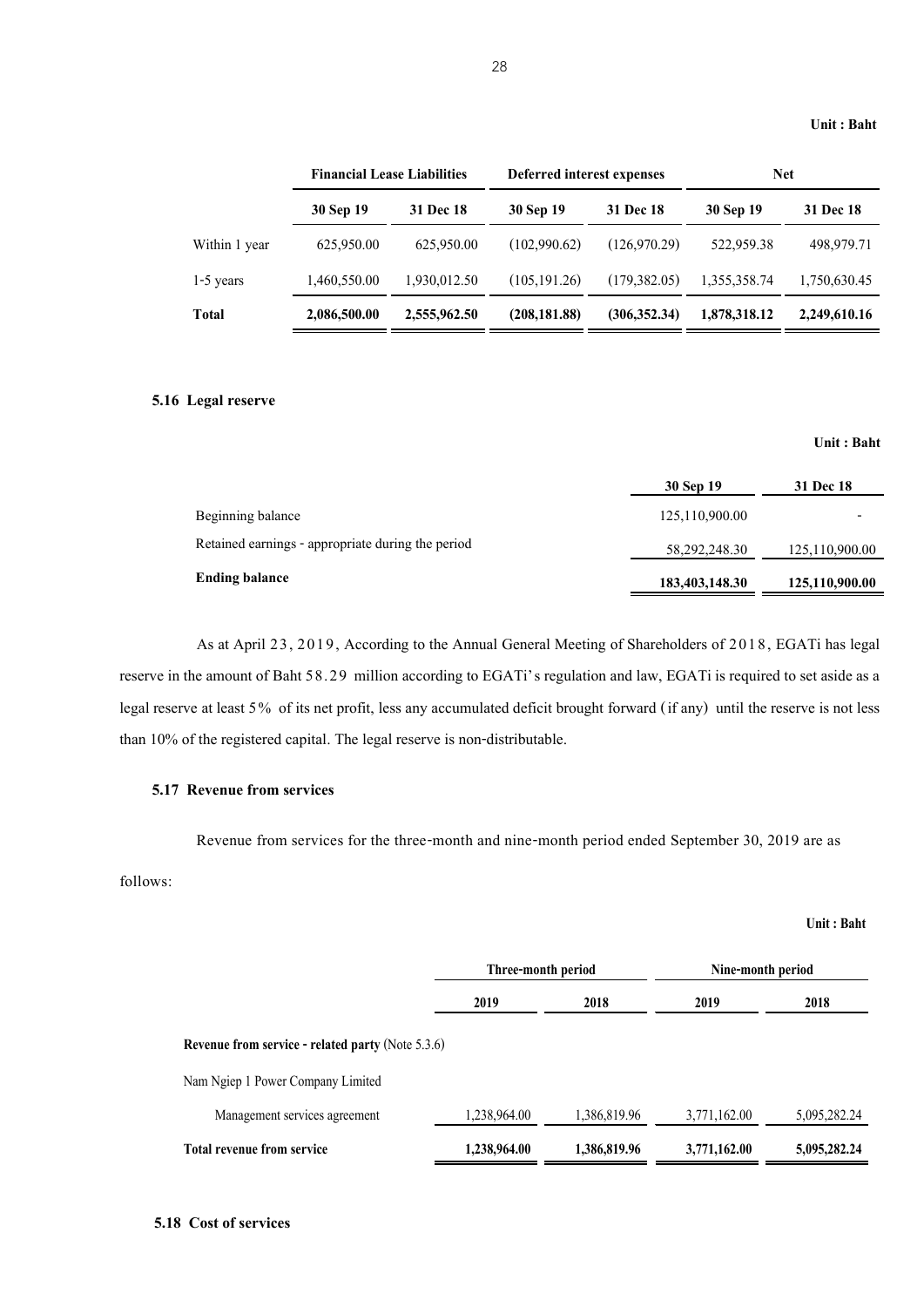Cost of services for the three-month and nine-month period ended September 30, 2019 are as follows:

|                                       | Three-month period |             | Nine-month period |              |
|---------------------------------------|--------------------|-------------|-------------------|--------------|
|                                       | 2019               | 2018        | 2019              | 2018         |
| Associate management service expenses | 1,008,978.68       | 829, 333.52 | 2,640,257.56      | 3,308,854.56 |
| <b>Total cost of services</b>         | 1,008,978.68       | 829, 333.52 | 2,640,257.56      | 3,308,854.56 |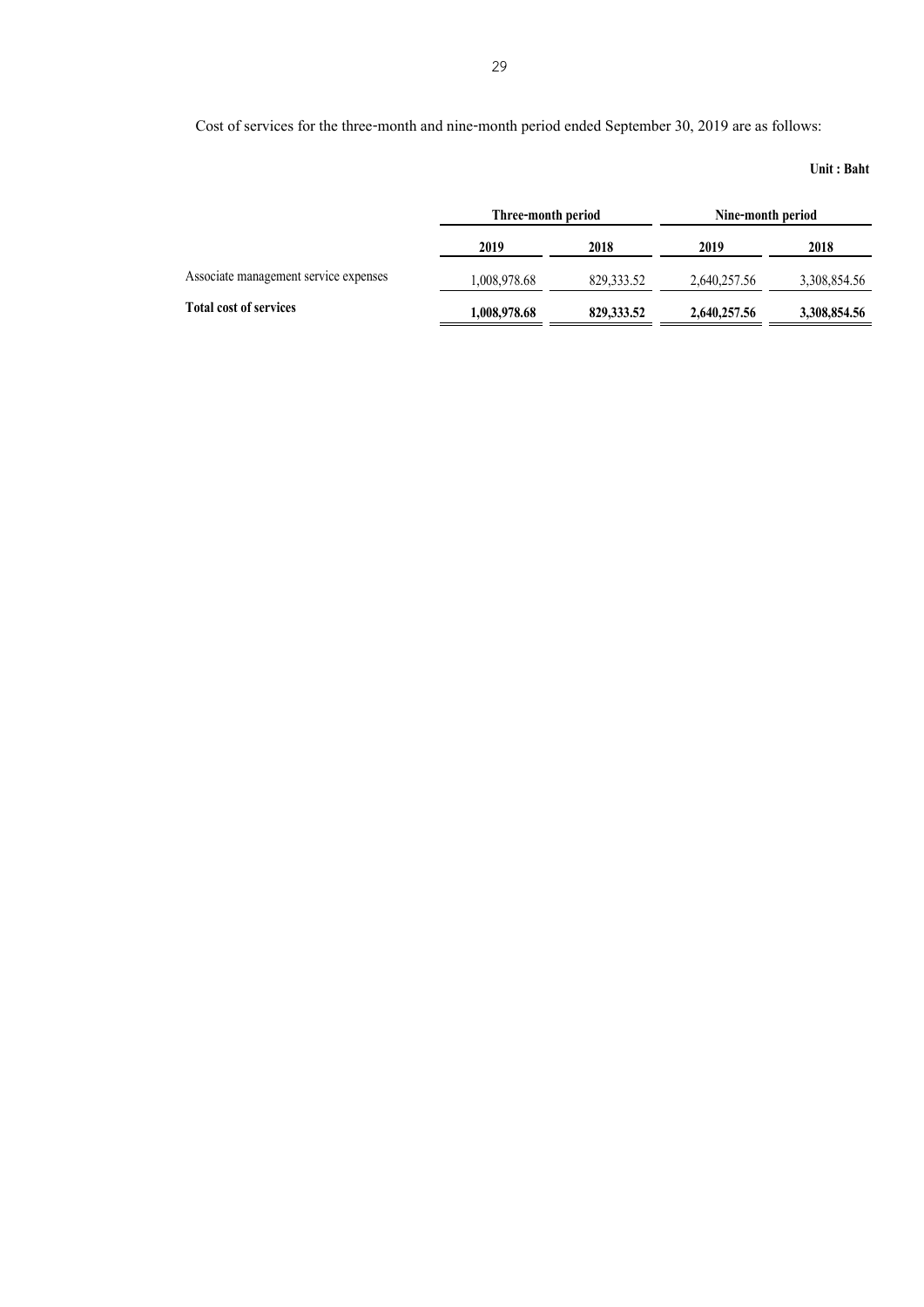#### **5.19 Administrative expenses**

**Administrative expenses for the three-month and nine-month period ended September 30, 2019 are as follows:** 

**Unit : Baht**

|                                                      | Three-month period |                 |  |
|------------------------------------------------------|--------------------|-----------------|--|
|                                                      | 2019               | 2018            |  |
| Administrative expenses - related party (Note 5.3.7) |                    |                 |  |
| <b>EGAT</b>                                          |                    |                 |  |
| Service expenses                                     | 2,517,568.87       | 1,501,230.74    |  |
| Car rental for executives                            | 129,042.00         | 129,042.00      |  |
| Consultant fees - Quang Tri 1 Thermal Power Project  |                    | 3,513,880.00    |  |
|                                                      | 2,646,610.87       | 5, 144, 152. 74 |  |
| Employee expenses                                    | 18,249,739.03      | 22,748,363.68   |  |
| Project development expenses                         | 3,655,790.02       | 2,021,642.65    |  |
| Associate administrative expenses                    | 1,458,230.30       | 816,207.20      |  |
| Other service fees                                   | 2,003,499.34       | 3,967,450.38    |  |
| Committee travelling expenses                        | 4,499,113.70       |                 |  |
| Others                                               | 5,125,311.83       | 5,808,338.99    |  |
| Total administrative expenses                        | 37,638,295.09      | 40,506,155.64   |  |

**Unit : Baht**

|                                                                | Nine-month period |                |  |
|----------------------------------------------------------------|-------------------|----------------|--|
|                                                                | 2019              | 2018           |  |
| Administrative expenses - related party (Note 5.3.7)           |                   |                |  |
| <b>EGAT</b>                                                    |                   |                |  |
| Service expenses                                               | 7,370,529.34      | 4,492,830.91   |  |
| Car rental for executives                                      | 387,126.00        | 387,126.00     |  |
| Consultant fees - Upper Thanlwin (Mong Ton) Hydropower Project | 74,900.00         | 189,404.55     |  |
| Consultant fees - Quang Tri 1 Thermal Power Project            |                   | 3,513,880.00   |  |
|                                                                | 7,832,555.34      | 8,583,241.46   |  |
| Employee expenses                                              | 54,652,646.65     | 66,971,157.06  |  |
| Project development expenses                                   | 13,616,065.38     | 4,974,879.02   |  |
| Associate administrative expenses                              | 2,978,666.33      | 2,283,956.39   |  |
| Other service fees                                             | 4,008,469.57      | 11,849,401.84  |  |
| Committee travelling expenses                                  | 7,176,580.27      | 4,485,550.07   |  |
| Others                                                         | 12, 127, 105.22   | 14,274,621.08  |  |
| <b>Total administrative expenses</b>                           | 102,392,088.76    | 113,422,806.92 |  |

Project development expenses for the nine-month period ended September 30, 2019 in the amount of Baht

30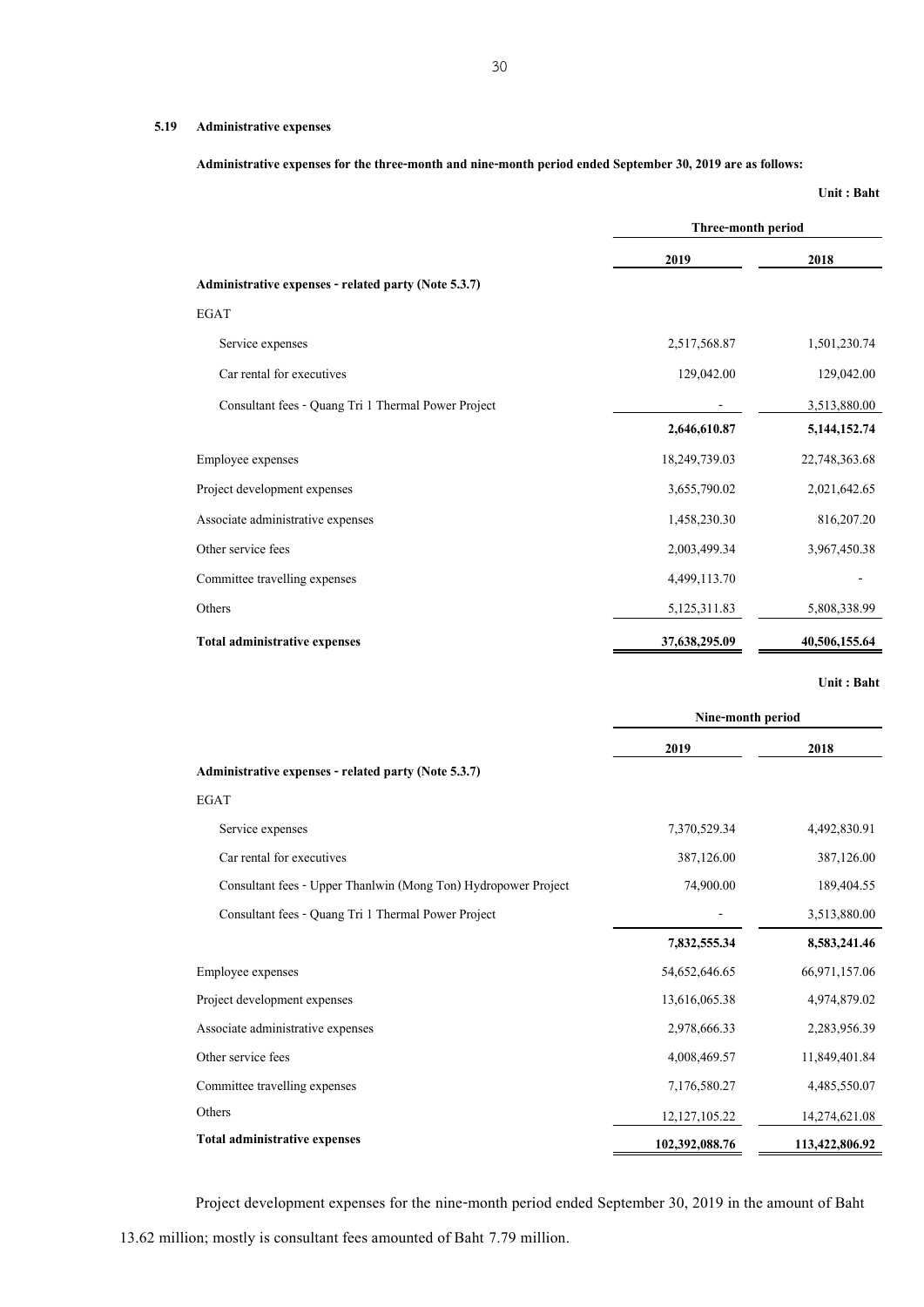#### **5.20 Expenses by nature**

Expenses by nature for the three-month and nine-month period ended September 30, 2019 are as follows:

|                                      |                    |               |                   | Unit: Baht       |
|--------------------------------------|--------------------|---------------|-------------------|------------------|
|                                      | Three-month period |               | Nine-month period |                  |
|                                      | 2019               | 2018          | 2019              | 2018             |
| Employee expenses                    | 18,378,781.03      | 22,877,405.68 | 55,039,772.65     | 67, 358, 283. 06 |
| Outsourcing costs                    | 4,521,068.21       | 5,468,680.45  | 11,378,998.91     | 17,135,230.70    |
| Project development expenses         | 3,655,790.02       | 5,535,522.65  | 13,690,965.38     | 8,678,163.57     |
| Associate administrative expenses    | 393,136.75         | 361,832.21    | 1,188,105.01      | 1,069,033.88     |
| Loss on exchange rate                | 11,066,950.54      |               |                   |                  |
| Others                               | 11,729,279.85      | 7,130,456.34  | 23,832,674.83     | 22,597,431.57    |
| <b>Total administrative expenses</b> | 49,745,006.40      | 41,373,897.33 | 105,130,516.78    | 116,838,142.78   |

#### **5.21 Basic earnings per share**

Basic earnings per share for the three-month and nine-month period ended September 30, 2019 are as follows:

|                                    | Three-month period                    |                             |                               |                  |  |  |
|------------------------------------|---------------------------------------|-----------------------------|-------------------------------|------------------|--|--|
|                                    |                                       | <b>Financial statements</b> |                               |                  |  |  |
|                                    | in which the equity method is applied |                             | Separate financial statements |                  |  |  |
|                                    | 2019                                  | 2018                        | 2019                          | 2018             |  |  |
| Net profit (loss) attributable to  |                                       |                             |                               |                  |  |  |
| shareholders' equity               | 106,286,607.71                        | 403,370,925.27              | (10,683,479.48)               | (3,052,772.33)   |  |  |
| Weighted average number of         |                                       |                             |                               |                  |  |  |
| the ordinary shares (unit: shares) | 1,219,740,000.00                      | 1,219,740,000.00            | 1,219,740,000.00              | 1,219,740,000.00 |  |  |
| Basic earnings per share           | 0.09                                  | 0.33                        | (0.01)                        | (0.00)           |  |  |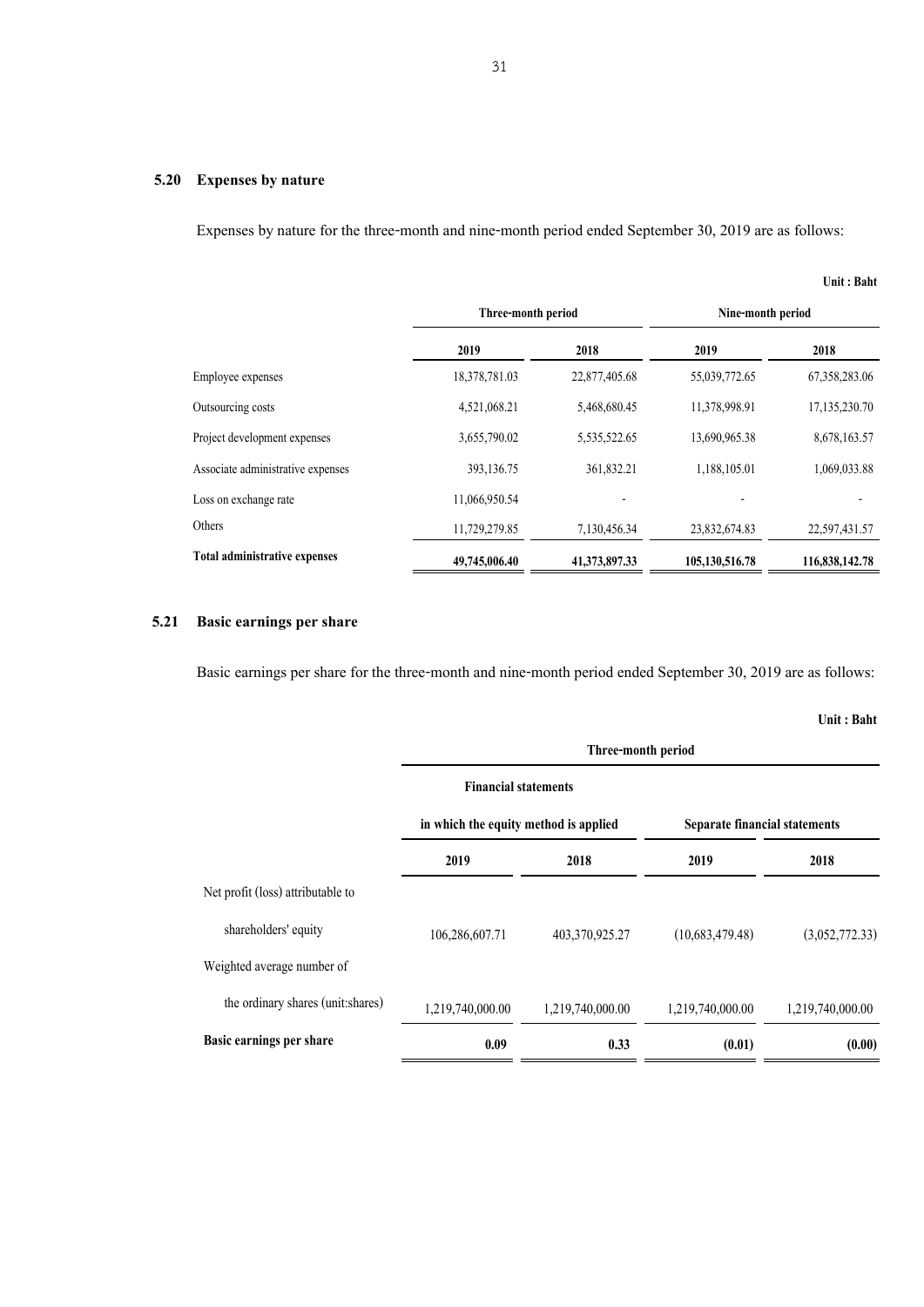|                                    | Nine-month period                     |                             |                               |                  |  |  |
|------------------------------------|---------------------------------------|-----------------------------|-------------------------------|------------------|--|--|
|                                    |                                       | <b>Financial statements</b> |                               |                  |  |  |
|                                    | in which the equity method is applied |                             | Separate financial statements |                  |  |  |
|                                    | 2019                                  | 2018                        | 2019                          | 2018             |  |  |
| Net profit (loss) attributable to  |                                       |                             |                               |                  |  |  |
| shareholders' equity               | 355,230,497.94                        | 828, 128, 502. 82           | 86,615,984.20                 | 911,045,688.64   |  |  |
| Weighted average number of         |                                       |                             |                               |                  |  |  |
| the ordinary shares (unit: shares) | 1,219,740,000.00                      | 1,219,740,000.00            | 1,219,740,000.00              | 1,219,740,000.00 |  |  |
| Basic earnings per share           | 0.29                                  | 0.68                        | 0.07                          | 0.75             |  |  |

#### **6. Commitments**

As at September 30, 2019, EGATi had commitments as follows:

#### **6.1 Purchase Agreements**

EGATi has sixsignificant purchase agreements with the remaining contract amount approximately Baht 216.36 million as follows:

6.1.1 There is consulting service agreements in local currency with contract amount of Baht 97.91 million and the remaining contract amount approximately Baht 82.49 million.

6.1.2 There are five consulting service agreement in foreign currency, which four contracts are in USD currency with contract amount of USD 5.727 million and the remaining contract amount of USD 3.916 million, or approximately Baht 120.47 million (using the selling rate as at September 30, 2019 at Baht 30.7661 per USD) and one contract is in VND currency with contract amount of VND 10,102.409 million and the remaining contract amount of VND 10,102.409 million, or approximately Baht 13.40 million (using the selling rate as at September 30, 2019 at Baht 0.1326 per 100VND)

#### **6.2 Letter of Credit**

Standby Letter of Credit (SBLC) to guarantee EGATi's equity in Nam Ngiep 1 Power Company Limited to lender with MIZUHO BANK, LTD. BANGKOK BRANCH for 1 year (expired on August 31, 2019), which is in accordance with the conditions specified in the loan agreement. OnJuly 31, 2019, EGATihas renewed the SBLC for 1 year from September 1,2019 to August 31,2020 in the amount of USD 15.620 million.

On September 2,2019, EGATi has decreased the total amount of SBLC from USD 15.620 million to USD 14.540 million and as at September 30,2019, the remaining amount of USD 11.660 million.